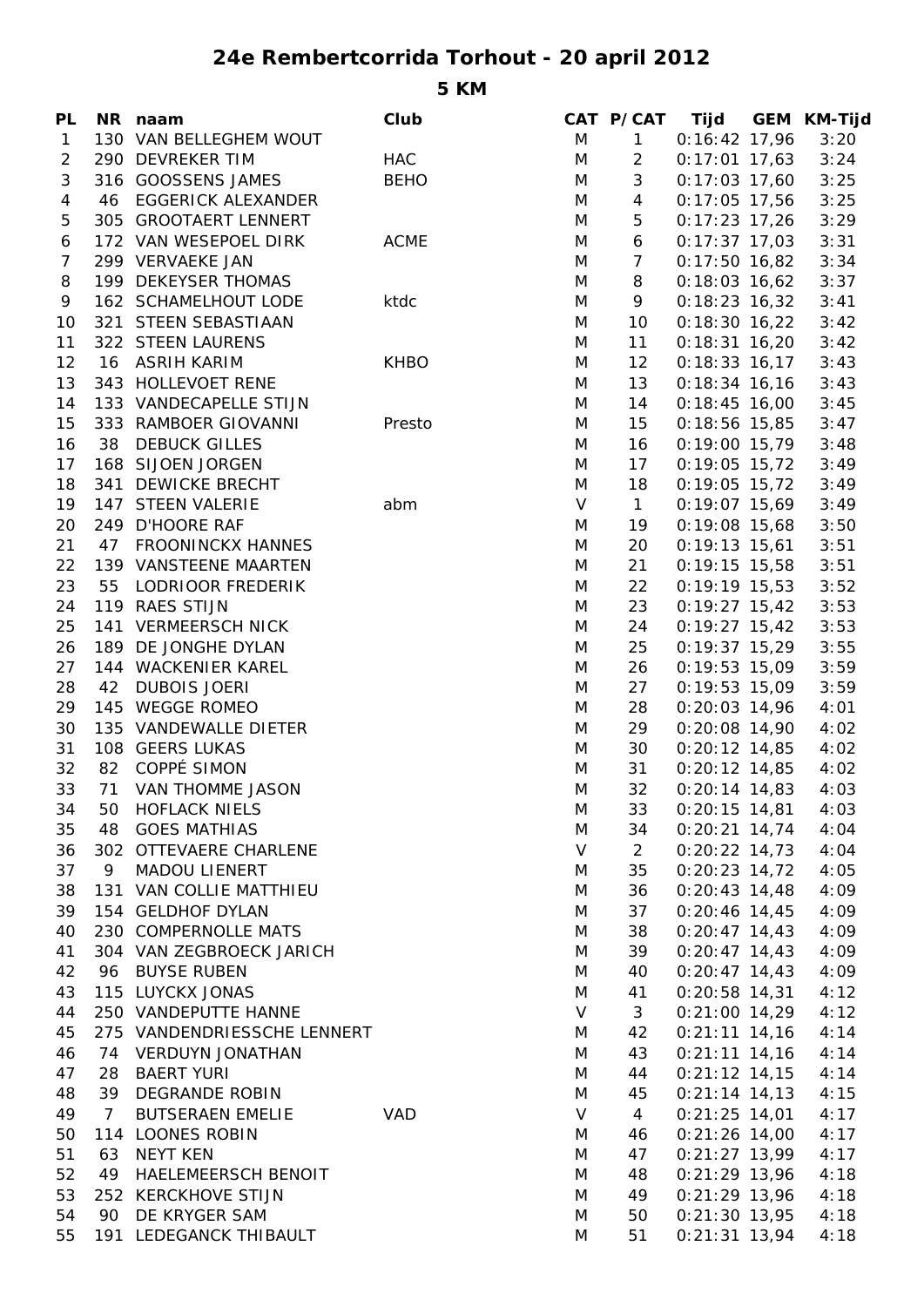| PL  |    | NR naam                    | Club        |              | CAT P/CAT      | Tijd            | GEM KM-Tijd |
|-----|----|----------------------------|-------------|--------------|----------------|-----------------|-------------|
| 56  |    | 134 VANDEKINDEREN JELLE    |             | M            | 52             | $0:21:43$ 13,81 | 4:21        |
| 57  |    | 317 COUVREUR MARTIN        | Z-runners   | M            | 53             | $0:21:51$ 13,73 | 4:22        |
| 58  | 32 | CARLÉ LÜDWIG               |             | M            | 54             | $0:21:52$ 13,72 | 4:22        |
| 59  | 10 | ZEEVALK MARIJN             | <b>KHBO</b> | M            | 55             | $0:21:54$ 13,70 | 4:23        |
| 60  |    | 94 BERTELOOT RUBEN         |             | M            | 56             | $0:21:56$ 13,68 | 4:23        |
| 61  |    | 33 CATTEEUW IWEIN          |             | M            | 57             | $0:21:58$ 13,66 | 4:24        |
| 62  |    | 127 TUYTENS STIJN          |             | M            | 58             | $0:21:59$ 13,65 | 4:24        |
| 63  |    | 227 CARRON DRIES           |             | M            | 59             | $0:22:09$ 13,54 | 4:26        |
| 64  | 68 | <b>STORME MARTIJN</b>      |             | M            | 60             | $0:22:19$ 13,44 | 4:28        |
| 65  |    | 327 COTTIGNIES LODE        | VAD         | M            | 61             | $0:22:23$ 13,40 | 4:29        |
|     |    |                            |             |              |                |                 |             |
| 66  |    | 136 VANHOUTTE MAXIM        |             | M            | 62             | $0:22:23$ 13,40 | 4:29        |
| 67  |    | 66 SPEGELAERE TIM          |             | M            | 63             | $0:22:27$ 13,36 | 4:29        |
| 68  |    | 159 STUL GEERT             |             | M            | 64             | $0:22:31$ 13,32 | 4:30        |
| 69  |    | 364 MATTHEUS SIMON         |             | M            | 65             | $0:22:31$ 13,32 | 4:30        |
| 70  |    | 272 BONO JAKUB             |             | M            | 66             | $0:22:32$ 13,31 | 4:30        |
| 71  |    | 45 DUTHOY SVEN             |             | M            | 67             | $0:22:35$ 13,28 | 4:31        |
| 72  |    | 116 NEVEJANS SOOI          |             | M            | 68             | $0:22:37$ 13,26 | 4:31        |
| 73  |    | 76 VERRECAS SANDOKAN       |             | M            | 69             | $0:22:42$ 13,22 | 4:32        |
| 74  | 8  | <b>BONTE KIM</b>           |             | $\vee$       | 5              | $0:22:42$ 13,22 | 4:32        |
| 75  |    | 253 SEYNAEVE JENS          |             | M            | 70             | $0:22:45$ 13,19 | 4:33        |
| 76  |    | 226 DEKETELAERE JITSE      |             | M            | 71             | $0:22:58$ 13,06 | 4:36        |
| 77  |    | 190 DIERENDONCK HANNES     |             | M            | 72             | $0:23:04$ 13,01 | 4:37        |
| 78  |    | 286 SOETE KASPER           |             | M            | 73             | $0:23:07$ 12,98 | 4:37        |
| 79  |    | 287 SOETE JURGEN           |             | M            | 74             | $0:23:07$ 12,98 | 4:37        |
| 80  |    | 267 AMEELE RAEMY           |             | M            | 75             | $0:23:11$ 12,94 | 4:38        |
| 81  |    | 411 BEERNAERT AARON        |             | M            | 76             | $0:23:14$ 12,91 | 4:39        |
| 82  |    | 309 BAEKELAND JASON        |             | M            | 77             | $0:23:18$ 12,88 | 4:40        |
| 83  |    | 210 DEVLIEGER AXEL         |             | M            | 78             | $0:23:19$ 12,87 | 4:40        |
| 84  |    | 101 CORTY NINA             |             | $\vee$       | 6              | $0:23:19$ 12,87 | 4:40        |
| 85  | 21 | DEVELTER ULRICH            |             | M            | 79             | $0:23:20$ 12,86 | 4:40        |
| 86  |    | 110 KEEREMAN ROBIN         |             | M            | 80             | $0:23:20$ 12,86 | 4:40        |
| 87  | 65 | <b>SCHERPEREEL WARD</b>    |             | M            | 81             |                 |             |
| 88  |    |                            |             | $\vee$       | $\overline{7}$ | $0:23:21$ 12,85 | 4:40        |
|     |    | 323 VANDENBROUCKE HANNE    | Dapalo      |              |                | $0:23:25$ 12,81 | 4:41        |
| 89  |    | 410 CHRISTIAEN THOMAS      |             | M            | 82             | $0:23:48$ 12,61 | 4:46        |
| 90  |    | 59 MYNY YANNICK            |             | M            | 83             | $0:23:49$ 12,60 | 4:46        |
| 91  |    | 247 VERNIEST DRIES         |             | M            | 84             | $0:23:51$ 12,58 | 4:46        |
| 92  |    | 310 VANDENBUSSCHE GIOVANNI |             | M            | 85             | $0:23:53$ 12,56 | 4:47        |
| 93  |    | 218 VAN THOMME KLAAS       |             | M            | 86             | $0:24:01$ 12,49 | 4:48        |
| 94  |    | 255 VANDEWIELE FRONE       |             | $\vee$       | 8              | $0:24:03$ 12,47 | 4:49        |
| 95  |    | 311 VAN HOLM ANN-SOPHIE    |             | $\mathsf{V}$ | 9              | $0:24:06$ 12,45 | 4:49        |
| 96  |    | 98 CLINCKE ELLEN           |             | V            | 10             | $0:24:07$ 12,44 | 4:49        |
| 97  |    | 368 DECLERCK KYANI         |             | M            | 87             | $0:24:07$ 12,44 | 4:49        |
| 98  |    | 193 MOERMAN THOMAS         |             | M            | 88             | $0:24:08$ 12,43 | 4:50        |
| 99  |    | 109 BERTELOOT JAN          |             | M            | 89             | $0:24:11$ 12,41 | 4:50        |
| 100 |    | 324 GEERS FRANCOIS         |             | M            | 90             | $0:24:25$ 12,29 | 4:53        |
| 101 |    | 122 RYCKEBOSCH RUUT        |             | V            | 11             | $0:24:25$ 12,29 | 4:53        |
| 102 |    | 100 CORDY DIETER           |             | M            | 91             | $0:24:26$ 12,28 | 4:53        |
| 103 |    | 362 VANDECAVEYE SENNE      |             | M            | 92             | $0:24:27$ 12,27 | 4:53        |
|     |    | 104 344 CLARYS BARBARA     | <b>HAC</b>  | $\vee$       | 12             | $0:24:28$ 12,26 | 4:54        |
| 105 |    | 229 VANDEKERCKHOVE NORE    |             | $\vee$       | 13             | $0:24:30$ 12,24 | 4:54        |
| 106 |    | 211 VERNIEST SAAR          |             | $\vee$       | 14             | $0:24:30$ 12,24 | 4:54        |
| 107 |    | 99 COLLE LEANDER           |             | M            | 93             | $0:24:37$ 12,19 | 4:55        |
| 108 |    | 97 CLAEYS LIEDERICK        |             | M            | 94             | $0:24:42$ 12,15 | 4:56        |
| 109 | 77 | NEVE DWIGHT                |             |              | 95             |                 |             |
|     |    |                            |             | M            |                | $0:24:43$ 12,14 | 4:57        |
| 110 |    | 161 BULCAEN ANNE-MIE       | ktdc        | V            | 15             | $0:24:46$ 12,11 | 4:57        |
| 111 |    | 175 STEENKISTE KRISTOF     |             | M            | 96             | $0:24:53$ 12,06 | 4:59        |
| 112 |    | 185 HOLVOET JELLE          |             | M            | 97             | $0:24:54$ 12,05 | 4:59        |
| 113 | 51 | JONCKHEERE ARNE            |             | M            | 98             | $0:24:55$ 12,04 | 4:59        |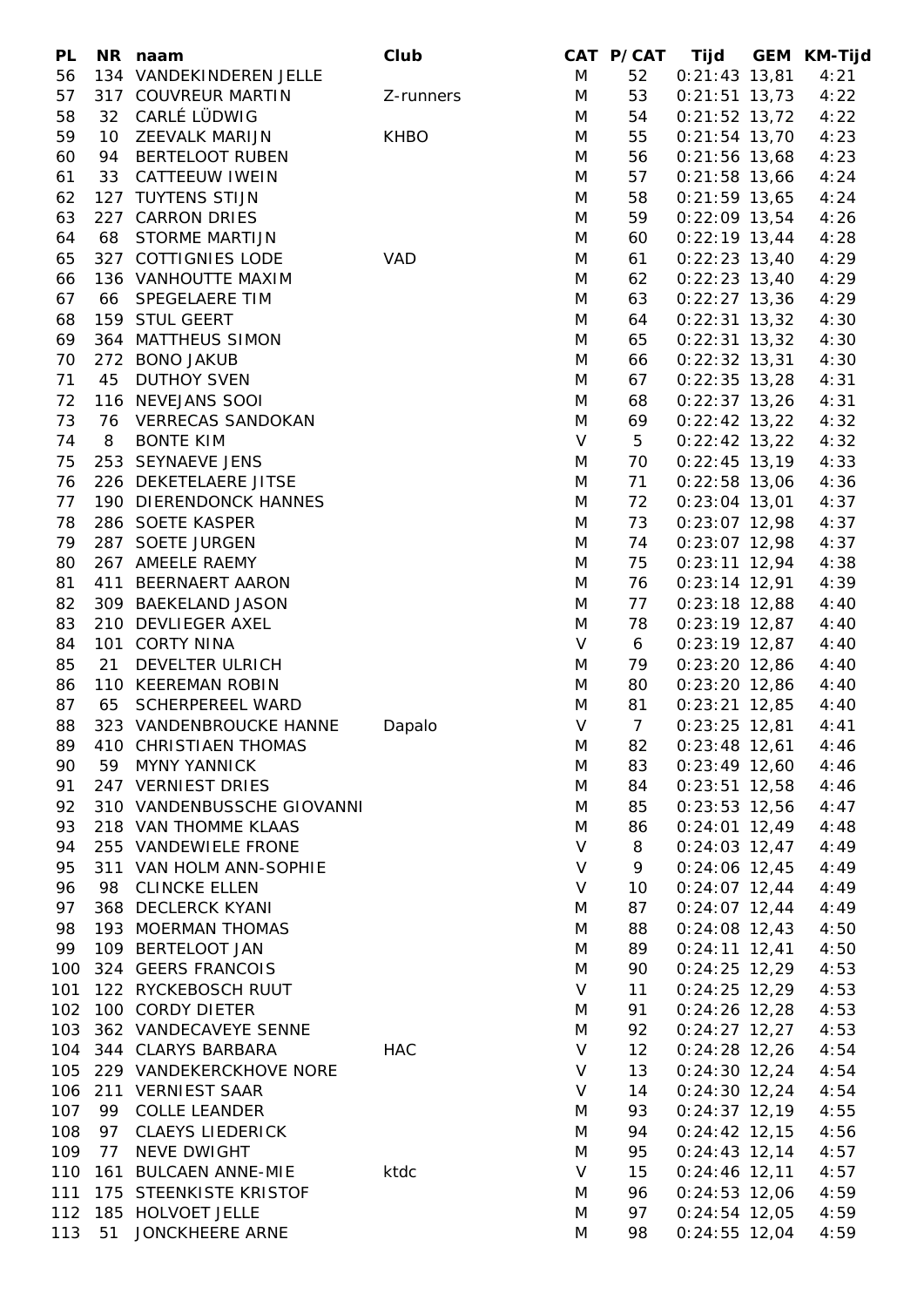| <b>PL</b> |                | NR naam                          | Club        |              | CAT P/CAT | Tijd             | GEM KM-Tijd |
|-----------|----------------|----------------------------------|-------------|--------------|-----------|------------------|-------------|
| 114       |                | 27 ABEELE MADDELIN               |             | $\mathsf{V}$ | 16        | $0:24:55$ 12,04  | 4:59        |
| 115       |                | 254 SEYNAEVE DELPHINE            |             | $\vee$       | 17        | $0:25:07$ 11,94  | 5:01        |
|           |                | 116 280 VANBORM KENNETH          |             | M            | 99        | $0:25:07$ 11,94  | 5:01        |
| 117       |                | 273 GEVAERT EGON                 |             | M            | 100       | $0:25:08$ 11,94  | 5:02        |
|           |                | 118 233 MOEYAERT ALYSSA          |             | $\vee$       | 18        | $0:25:09$ 11,93  | 5:02        |
|           |                | 119 231 DEBEVER MATTHIEU         |             | M            | 101       | $0:25:12$ 11,90  | 5:02        |
|           |                | 120 248 DEVLIEGHERE ARNOUD       |             | M            | 102       | $0:25:15$ 11,88  | 5:03        |
| 121       |                | 202 VERSTEGEN CEDRIC             |             | M            | 103       | $0:25:16$ 11,87  | 5:03        |
| 122       |                | 183 DEPARCK EVA                  |             | $\vee$       | 19        | $0:25:17$ 11,87  | 5:03        |
| 123       | 31             | <b>CAPPOEN JOKE</b>              |             | $\vee$       | 20        | $0:25:17$ 11,87  | 5:03        |
|           |                | 239 BLOES VANESSA                |             | V            |           |                  |             |
| 124       |                |                                  |             |              | 21        | $0:25:20$ 11,84  | 5:04        |
| 125       |                | 203 DEJONGHE MERLIJN             |             | M            | 104       | $0:25:21$ 11,83  | 5:04        |
|           |                | 126 201 NOLLET RUNE              |             | M            | 105       | $0:25:24$ 11,81  | 5:05        |
| 127       |                | 251 FEYS RUNE                    |             | $\vee$       | 22        | $0:25:25$ 11,80  | 5:05        |
| 128       | 3 <sup>7</sup> | LIEVENS TOM                      |             | M            | 106       | $0:25:34$ 11,73  | 5:07        |
| 129       |                | 102 COUFFEZ CINDY                |             | $\vee$       | 23        | $0:25:36$ 11,72  | 5:07        |
| 130       |                | 34 CONSTANT KAREN                |             | $\mathsf{V}$ | 24        | $0:25:37$ 11,71  | 5:07        |
| 131       |                | 160 VANDENBERGHE MARC            |             | M            | 107       | $0:25:43$ 11,67  | 5:09        |
| 132       |                | 242 DEBRUYNE VICTOR              |             | M            | 108       | $0:25:44$ 11,66  | 5:09        |
| 133       |                | 359 GHYOOT LYNN                  | <b>HAC</b>  | $\vee$       | 25        | $0:25:46$ 11,64  | 5:09        |
| 134       |                | 75 VERHELST INE                  |             | $\vee$       | 26        | $0:25:46$ 11,64  | 5:09        |
| 135       |                | 121 ROELS DARYL                  |             | $\vee$       | 27        | $0:25:47$ 11,64  | 5:09        |
| 136       |                | 217 PATTYN ELISE                 |             | $\sf V$      | 28        | $0:25:48$ 11,63  | 5:10        |
| 137       |                | 44 DURNEZ MIET                   |             | $\vee$       | 29        | $0:25:52$ 11,60  | 5:10        |
| 138       |                | 86 VAN PAMEL NIELS               |             | M            | 109       | $0:25:55$ 11,58  | 5:11        |
| 139       |                | 184 DHALUIN MARLOES              |             | $\vee$       | 30        | $0:25:58$ 11,55  | 5:12        |
| 140       |                | 258 BRISSINCK WANNES             |             | M            | 110       | $0:26:01$ 11,53  | 5:12        |
| 141       |                | 142 VERSTRAETEN INE              |             | $\vee$       | 31        | $0:26:01$ 11,53  | 5:12        |
| 142       |                | 174 VANSLAMBROUCK STEFFIE        |             | $\vee$       | 32        | $0:26:07$ 11,49  | 5:13        |
| 143       |                | 334 MENU JORAN                   |             | M            | 111       | $0:26:09$ 11,47  | 5:14        |
| 144       | 37             | DE MEYER NIELS                   |             | M            | 112       | $0:26:12$ 11,45  | 5:14        |
| 145       |                | 337 VANMAELE JANNES              |             | M            | 113       | $0:26:14$ 11,44  | 5:15        |
|           |                | 146 261 BLIECK YARNO             |             | M            | 114       | $0:26:15$ 11,43  | 5:15        |
|           |                | 147 132 VAN HOECKE LISA          |             |              |           |                  |             |
|           |                |                                  |             | V            |           | 33 0:26:16 11,42 | 5:15        |
| 148       |                | 281 VOLCAERT DYLAN               |             | M            | 115       | $0:26:17$ 11,41  | 5:15        |
|           |                | 149 271 DECAN GAUTHIER           | Presto      | M            | 116       | $0:26:17$ 11,41  | 5:15        |
| 150       |                | 152 DECLERCK CHRISTINE           | JC Gistel   | $\vee$       | 34        | $0:26:17$ 11,41  | 5:15        |
| 151       |                | 335 IMSCHOOT JULIE               |             | $\vee$       | 35        | $0:26:19$ 11,40  | 5:16        |
| 152       |                | 124 SINNESAEL GOELE              |             | $\sf V$      | 36        | $0:26:24$ 11,36  | 5:17        |
| 153       |                | 223 DEBLAERE BERBE               |             | $\sf V$      | 37        | $0:26:24$ 11,36  | 5:17        |
| 154       |                | 182 DENEFFE LORE                 |             | $\vee$       | 38        | $0:26:26$ 11,35  | 5:17        |
| 155       | 78             | <b>METZGER LISE</b>              |             | $\vee$       | 39        | $0:26:27$ 11,34  | 5:17        |
| 156       |                | 128 VAN ACKERE NIKITA            |             | $\vee$       | 40        | $0:26:34$ 11,29  | 5:19        |
| 157       |                | 26 FAES INGRID                   |             | V            | 41        | $0:26:37$ 11,27  | 5:19        |
| 158       |                | 296 SCHOUTEETEN HENK             |             | M            | 117       | $0:26:46$ 11,21  | 5:21        |
|           |                | 159 365 RAMBOER SNAYNA           |             | $\vee$       | 42        | $0:26:47$ 11,20  | 5:21        |
| 160       |                | 366 DEVOS LAURE                  |             | V            | 43        | $0:26:49$ 11,19  | 5:22        |
| 161       |                | 243 FERRAND VIKTOR               |             | M            | 118       | $0:26:50$ 11,18  | 5:22        |
| 162       |                | 164 VANDENDRIESSCHE REBECCA MACW |             | $\vee$       | 44        | $0:26:57$ 11,13  | 5:23        |
| 163       |                | 80 DEPICKERE KIM                 |             | $\vee$       | 45        | $0:26:58$ 11,12  | 5:24        |
| 164       |                | 170 VANDENBERGHE FIEN            | macw        | $\vee$       | 46        | $0:26:59$ 11,12  | 5:24        |
| 165       |                | 303 SERGEANT MARNIX              |             | M            | 119       | $0:27:04$ 11,08  | 5:25        |
| 166       |                | 67 SPEYBROUCK LIESELOT           |             | $\vee$       | 47        | $0:27:13$ 11,02  | 5:27        |
| 167       |                | 216 DE CROCK ISABELLE            |             | V            | 48        | $0:27:17$ 11,00  | 5:27        |
| 168       |                | 17 RYCKEBOER LIESBETH            |             | $\vee$       | 49        | $0:27:18$ 10,99  | 5:28        |
| 169       | $\mathbf{1}$   | <b>DESEINTEBEIN SVEN</b>         | <b>KHBO</b> | M            | 120       | $0:27:19$ 10,98  | 5:28        |
| 170       |                | 112 LAURIER EVELYN               |             | $\vee$       | 50        | $0:27:19$ 10,98  | 5:28        |
| 171       |                | 282 LAKIERE JORIS                |             |              | 121       | $0:27:24$ 10,95  |             |
|           |                |                                  |             | M            |           |                  | 5:29        |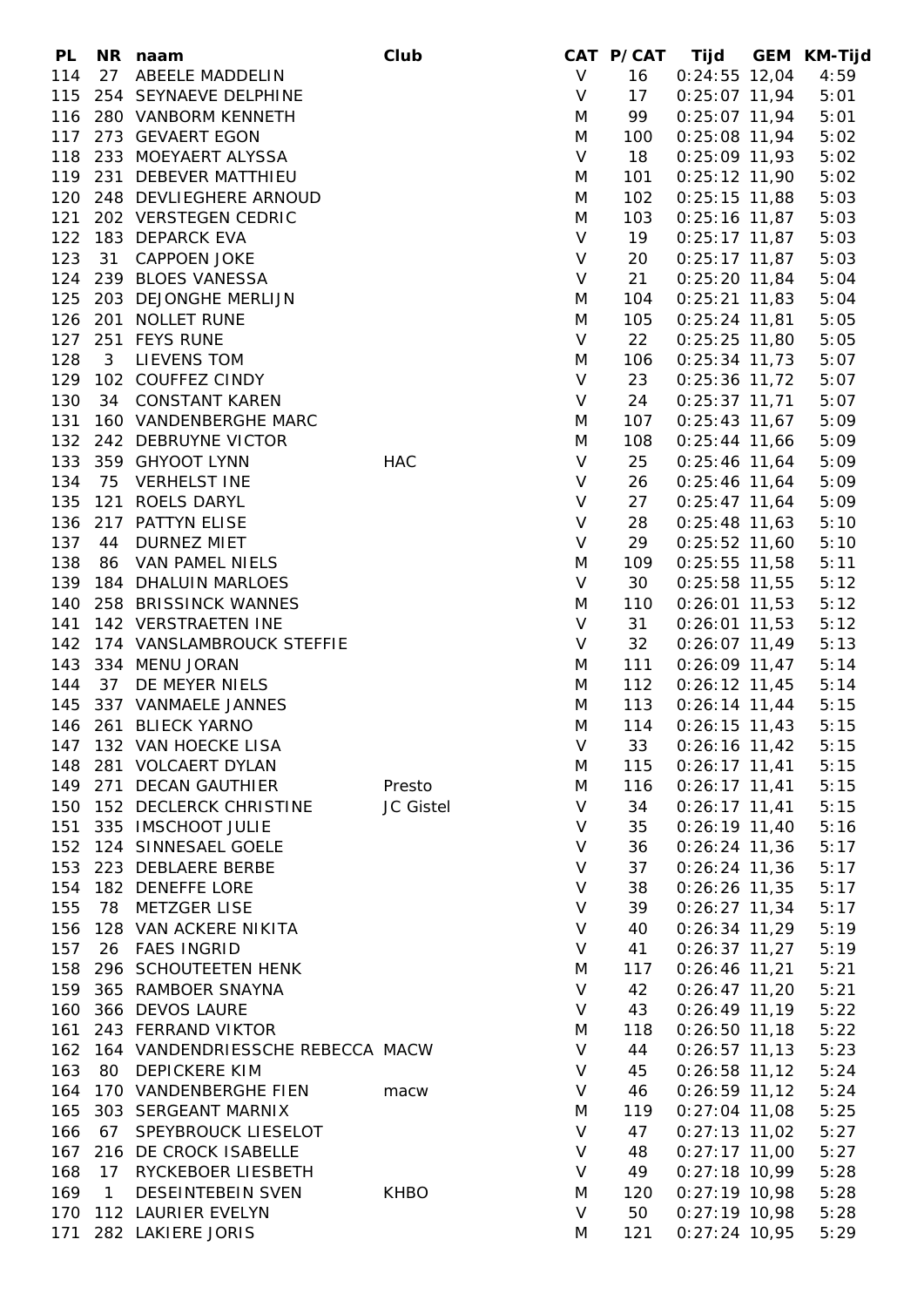| <b>PL</b> |     | NR naam                          | Club         |              |     |                   | CAT P/CAT Tijd GEM KM-Tijd |
|-----------|-----|----------------------------------|--------------|--------------|-----|-------------------|----------------------------|
| 172       |     | 213 DELRUE EMILY                 |              | $\mathsf{V}$ | 51  | $0:27:26$ 10,94   | 5:29                       |
| 173       |     | 342 MZIOUQA AYA                  | HAC          | $\vee$       | 52  | $0:27:26$ 10,94   | 5:29                       |
|           |     | 174 212 VAN BELLEGHEM BO         |              | $\mathsf{V}$ | 53  | $0:27:27$ 10,93   | 5:29                       |
| 175       |     | 363 VANDENDRIESSCHE WIETSE       |              | M            | 122 | $0:27:31$ 10,90   | 5:30                       |
|           |     | 176 129 VAN BAELENBERGHE K'YANNI |              | M            | 123 | $0:27:41$ 10,84   | 5:32                       |
| 177       |     | 36 DE MEESTER ALEXANDRA          |              | $\mathsf{V}$ | 54  | $0:27:45$ 10,81   | 5:33                       |
| 178       |     | 246 VANDEKERCKHOVE ARNE          |              | M            | 124 | $0:27:47$ 10,80   | 5:33                       |
| 179       |     | 156 BRAEM JOËL                   |              | M            | 125 | $0:27:49$ 10,78   | 5:34                       |
|           |     |                                  |              |              |     | $0:27:52$ 10,77   |                            |
| 180       |     | 306 BAKELANDT KEVIN              | Torrac       | M            | 126 |                   | 5:34                       |
| 181       |     | 143 VOLCKAERT CELIEN             |              | $\mathsf{V}$ | 55  | $0:27:58$ 10,73   | 5:36                       |
| 182       |     | 369 LAUWYCK ALEX                 |              | M            | 127 | $0:28:04$ 10,69   | 5:37                       |
| 183       |     | 256 BOURGOIS ELIAS               |              | M            | 128 | $0:28:04$ 10,69   | 5:37                       |
| 184       |     | 29 BEILS CÉLINE                  |              | V            | 56  | $0:28:07$ 10,67   | 5:37                       |
| 185       |     | 320 MONBAILLIU YOSHI             | <b>KHBO</b>  | M            | 129 | $0:28:10$ 10,65   | 5:38                       |
|           |     | 186 340 GYSEL CEDERIC            |              | M            | 130 | $0:28:11$ 10,64   | 5:38                       |
|           |     | 187 234 VAN THOMME SIMON         |              | M            | 131 | $0:28:13$ 10,63   | 5:39                       |
| 188       |     | 235 VERGOTE JOYCE                |              | $\mathsf{V}$ | 57  | $0:28:13$ 10,63   | 5:39                       |
|           |     | 189 319 DECOCK GEERT             |              | M            | 132 | $0:28:16$ 10,61   | 5:39                       |
| 190       |     | 318 DECOCK FLEUR                 |              | $\vee$       | 58  | $0:28:16$ 10,61   | 5:39                       |
| 191       |     | 292 AUDENAERT KRISTOF            |              | M            | 133 | $0:28:17$ 10,61   | 5:39                       |
|           |     | 192 207 BOUCQUEZ MAXIM           |              | M            | 134 | $0:28:21$ 10,58   | 5:40                       |
|           |     | 193 205 BONTE LANDER             |              | M            | 135 | $0:28:23$ 10,57   | 5:41                       |
|           |     | 194 206 CLARYSSE LANDER          |              | M            | 136 | $0:28:23$ 10,57   | 5:41                       |
| 195       |     | 293 STRUYVE INGE                 | <b>KATHO</b> | $\mathsf{V}$ | 59  | $0:28:26$ 10,55   | 5:41                       |
| 196       |     | 165 DANNEELS NATHALIE            |              | $\mathsf{V}$ | 60  | $0:28:27$ 10,54   | 5:41                       |
| 197       |     | 345 MOOYAERT EMMELIEN            | <b>HAC</b>   | $\vee$       | 61  | $0:28:28$ 10,54   | 5:42                       |
| 198       |     | 70 VAN GANSBEKE JOLIEN           |              | $\vee$       | 62  | $0:28:34$ 10,50   | 5:43                       |
| 199       |     | 12 ROTSAERT EVI                  |              | V            | 63  |                   |                            |
|           |     |                                  |              |              |     | $0:28:38$ 10,48   | 5:44                       |
| 200       |     | 326 VERVAEKE HANNE               |              | $\sf V$      | 64  | $0:28:39$ 10,47   | 5:44                       |
| 201       |     | 153 DECLERCK MARIE CHRISTINE     |              | $\vee$       | 65  | $0:28:45$ 10,43   | 5:45                       |
|           |     | 202 332 VANDAELE FRANKY          |              | M            | 137 | $0:28:47$ 10,42   | 5:45                       |
| 203       |     | 180 DEVOS LAURA                  |              | V            | 66  | $0:28:57$ 10,36   | 5:47                       |
|           |     | 204 179 DEVOS KRIS               |              | M            | 138 | $0:28:58$ 10,36   | 5:48                       |
|           |     | 205 221 HAELEWYN FLORIAN         |              | M            |     | 139 0:29:01 10,34 | 5:48                       |
| 206       |     | 222 VANDEGINSTE MIRTHE           |              | V            | 67  | $0:29:08$ 10,30   | 5:50                       |
| 207       | 85  | <b>MOREL ILSE</b>                |              | V            | 68  | $0:29:21$ 10,22   | 5:52                       |
| 208       | 120 | RIGOLE CELIEN                    |              | V            | 69  | $0:29:27$ 10,19   | 5:53                       |
| 209       |     | 328 DEJONGHE THIJS               |              | M            | 140 | $0:29:27$ 10,19   | 5:53                       |
| 210       |     | 237 DESCHUYTER JONAS             | <b>HAC</b>   | M            | 141 | $0:29:38$ 10,12   | 5:56                       |
| 211       |     | 236 MOEYAERT ANDRES              | <b>HAC</b>   | M            | 142 | $0:29:38$ 10,12   | 5:56                       |
| 212       | 54  | LERMYTE ELLEN                    |              | $\vee$       | 70  | $0:29:43$ 10,10   | 5:57                       |
| 213       |     | 220 DEROO KOBE                   |              | M            | 143 | $0:29:51$ 10,05   | 5:58                       |
| 214       |     | 188 CARBONEZ MARTINE             | AVMO JC      | $\vee$       | 71  | $0:29:53$ 10,04   | 5:59                       |
| 215       |     | 105 DEVOS GAETAN                 |              | M            | 144 | $0:29:54$ 10,03   | 5:59                       |
| 216       |     | 315 DEWAELE FREE                 |              | V            | 72  | $0:29:54$ 10,03   | 5:59                       |
| 217       |     | 314 VERSCHUEREN ELINE            |              | V            | 73  | $0:29:56$ 10,02   | 5:59                       |
| 218       |     | 151 VANDECASTEELE SANDY          | Sodibrug     | V            | 74  | $0:29:57$ 10,02   | 5:59                       |
| 219       |     | 194 NAEYAERT SANNE               |              | V            | 75  | $0:30:00$ 10,00   | 6:00                       |
| 220       |     | 346 VERSTRAETE LUCAS             |              |              | 145 |                   |                            |
|           |     |                                  |              | M            |     | $0:30:02$ 9,99    | 6:00                       |
| 221       |     | 150 DERCK LIEN                   | Torrac       | $\vee$       | 76  | $0:30:11$ 9,94    | 6:02                       |
| 222       |     | 268 STRAGIER DRIES               |              | M            | 146 | $0:30:12$ 9,93    | 6:02                       |
| 223       |     | 238 VANSTEELANT TOM              |              | M            | 147 | $0:30:13$ 9,93    | 6:03                       |
| 224       | 20  | <b>BRAEM KELLY</b>               |              | V            | 77  | $0:30:14$ 9,92    | 6:03                       |
| 225       |     | 308 VANDAELE LOUIS               |              | M            | 148 | $0:30:14$ 9,92    | 6:03                       |
| 226       |     | 264 GEVAERT TRISTAN              |              | M            | 149 | $0:30:15$ 9,92    | 6:03                       |
| 227       |     | 307 VANDAELE KRISTOF             |              | M            | 150 | $0:30:16$ 9,91    | 6:03                       |
| 228       |     | 167 VANHULLEBUSCH EVA            |              | $\vee$       | 78  | $0:30:28$ 9,85    | 6:06                       |
| 229       |     | 166 VANHULLEBUSCH IRIS           | Molenlopers  | V            | 79  | $0:30:28$ 9,85    | 6:06                       |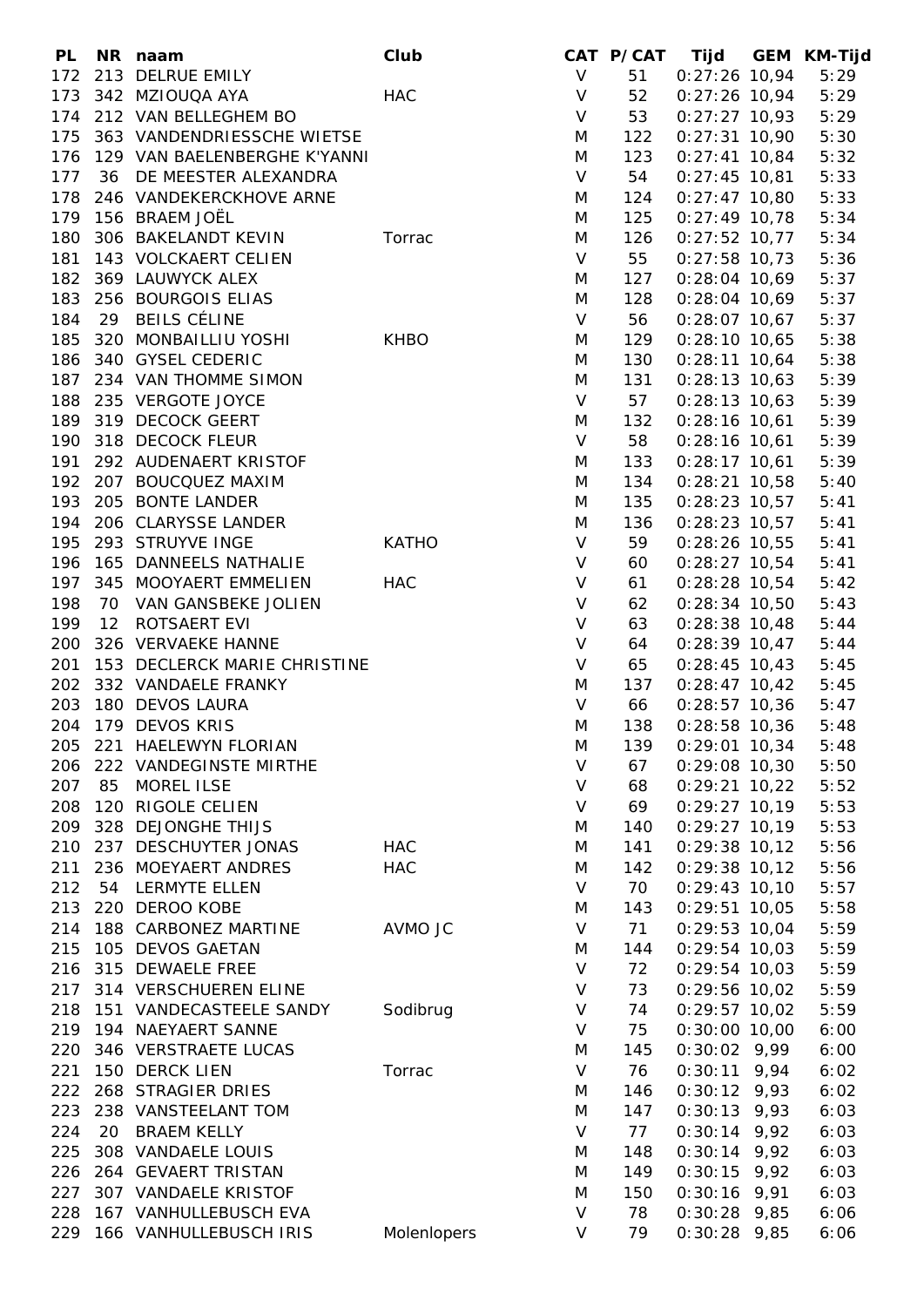| <b>PL</b> |     | NR naam                       | Club        |              | CAT P/CAT Tijd |                    |      | GEM KM-Tijd |
|-----------|-----|-------------------------------|-------------|--------------|----------------|--------------------|------|-------------|
| 230       |     | 336 LEUPE DIRK                | <b>CNH</b>  | M            | 151            | $0:30:46$ 9,75     |      | 6:09        |
| 231       |     | 347 HUYGHE ARNO               |             | M            | 152            | $0:30:49$ 9,73     |      | 6:10        |
| 232       | 52  | LARSEN JUSTINE                |             | $\vee$       | 80             | $0:30:50$ 9,73     |      | 6:10        |
| 233       |     | 56 MARECO STIJN               |             | M            | 153            | $0:30:51$ 9,72     |      | 6:10        |
| 234       |     | 360 GHYOOT YOSHI              |             | M            | 154            | $0:30:52$ 9,72     |      | 6:10        |
| 235       |     | 294 GHYOOT PATRICK            |             | M            | 155            | $0:30:53$ 9,71     |      | 6:11        |
| 236       |     | 73 VANDEBROECKE JOLIEN        |             | $\mathsf{V}$ | 81             | $0:30:59$ 9,68     |      | 6:12        |
| 237       | 6   | <b>CLOET PHILINE</b>          | <b>KHBO</b> | $\vee$       | 82             | $0:31:02$ 9,67     |      | 6:12        |
| 238       |     | 158 GALLE VEERLE              |             | $\vee$       | 83             | $0:31:06$ 9,65     |      | 6:13        |
| 239       |     | 350 CALLEWAERT SANDER         |             | M            | 156            | $0:31:16$ 9,59     |      | 6:15        |
| 240       |     | 301 VANDEWALLE JONAS          |             | M            | 157            | $0:31:35$ 9,50     |      | 6:19        |
|           |     | 313 CROMBEZ ANN               |             | $\mathsf{V}$ | 84             |                    |      |             |
| 241       |     |                               |             |              |                | $0:31:43$ 9,46     |      | 6:21        |
| 242       |     | 157 DEWISPELARE MARLEEN       |             | $\vee$       | 85             | $0:31:44$ 9,45     |      | 6:21        |
| 243       |     | 176 GOOSSENS KRIS             |             | $\vee$       | 86             | $0:31:44$ 9,45     |      | 6:21        |
|           |     | 244 265 VANDENDRIESSCHE MAIKE |             | $\vee$       | 87             | $0:31:49$ 9,43     |      | 6:22        |
| 245       |     | 262 MORTREU JONATHAN          |             | M            | 158            | $0:31:49$ 9,43     |      | 6:22        |
| 246       |     | 263 DE CORTE MAITE            |             | $\vee$       | 88             | $0:31:50$ 9,42     |      | 6:22        |
| 247       |     | 84 ZWAENEPOEL ISHA            |             | $\vee$       | 89             | $0:32:02$ 9,37     |      | 6:24        |
| 248       |     | 225 VANDAELE JANA             |             | $\vee$       | 90             | $0:32:06$ 9,35     |      | 6:25        |
| 249       |     | 181 VANDERLINDEN ANNELIES     |             | $\vee$       | 91             | $0:32:08$ 9,34     |      | 6:26        |
| 250       |     | 87 ORNELIS MATTHIAS           |             | M            | 159            | $0:32:09$ 9,33     |      | 6:26        |
| 251       |     | 123 SAMYN GUILLAUME           |             | M            | 160            | $0:32:18$ 9,29     |      | 6:28        |
| 252       |     | 19 DESMET GERDA               | <b>CNH</b>  | $\mathsf{V}$ | 92             | $0:32:27$ 9,24     |      | 6:29        |
| 253       |     | 18 VERHOYE FEMKE              | <b>CNH</b>  | $\vee$       | 93             | $0:32:27$ 9,24     |      | 6:29        |
| 254       |     | 298 LEAGRE SOPHIE             |             | $\vee$       | 94             | $0:32:33$ 9,22     |      | 6:31        |
| 255       |     | 358 DEGRANDE ELISE            |             | $\vee$       | 95             | $0:32:33$ 9,22     |      | 6:31        |
|           |     | 256 228 VANSTEELANDT MAXIME   |             | $\vee$       | 96             | $0:32:35$ 9,21     |      | 6:31        |
| 257       |     | 357 DEGRANDE DIEWER           |             | M            | 161            | $0:32:37$ 9,20     |      | 6:31        |
| 258       |     | 125 STAELENS ISAURA           |             | $\vee$       | 97             | $0:32:46$ 9,16     |      | 6:33        |
| 259       |     | 146 YZERBYT CHARISSA          |             | $\vee$       | 98             | $0:32:46$ 9,16     |      | 6:33        |
| 260       |     | 200 DEVELTER CAMILLE          |             | $\vee$       | 99             | $0:32:57$ 9,10     |      | 6:35        |
| 261       |     | 171 VERDUYN ISABELLE          |             | $\vee$       | 100            | $0:32:58$ 9,10     |      | 6:36        |
|           |     | 262 356 VANDEPOELE NIELS      |             | M            | 162            | $0:33:31$ 8,95     |      | 6:42        |
|           |     |                               |             |              |                |                    |      |             |
|           |     | 263 259 BUFFEL JUSTINE        |             | V            |                | 101  0:33:47  8,88 |      | 6:45        |
|           |     | 264 224 DOBBELS KORNEEL       |             | V            | 102            | $0:33:57$ 8,84     |      | 6:47        |
| 265       |     | 260 CALIE STEFANIE            |             | V            | 103            | $0:34:02$ 8,81     |      | 6:48        |
| 266       |     | 279 GEORGY RJABYNIN           |             | M            | 163            | $0:34:04$ 8,81     |      | 6:49        |
| 267       |     | 276 HALLAERT SEPPE            |             | M            | 164            | $0:34:05$ 8,80     |      | 6:49        |
| 268       |     | 245 VANBELLE AGNELLA          |             | $\vee$       | 104            | $0:34:07$ 8,79     |      | 6:49        |
| 269       |     | 312 COMPERNOL VEERLE          | HAC         | $\vee$       | 105            | $0:34:11$ 8,78     |      | 6:50        |
| 270       |     | 232 DESRUELLE KARIN           |             | V            | 106            | $0:34:12$ 8,77     |      | 6:50        |
| 271       |     | 278 JOSEPH SAM                |             | M            | 165            | $0:34:17$ 8,75     |      | 6:51        |
|           |     | 272 288 VAN GELE JINDRA       |             | $\vee$       | 107            | $0:34:27$ 8,71     |      | 6:53        |
| 273       |     | 270 PENNINCK FLEUR            |             | V            | 108            | $0:34:31$ 8,69     |      | 6:54        |
| 274       |     | 361 WILFAERT WODUN            |             | M            | 166            | $0:34:33$ 8,68     |      | 6:55        |
| 275       |     | 219 DE SCHUTTER JUSTINE       |             | $\vee$       | 109            | $0:34:35$ 8,67     |      | 6:55        |
| 276       |     | 283 GOEMAERE FELIX            |             | M            | 167            | 0:34:43            | 8,64 | 6:57        |
| 277       |     | 284 LAKIERE KOEN              |             | M            | 168            | $0:34:46$ 8,63     |      | 6:57        |
| 278       |     | 295 DEPREZ BARBARA            |             | $\vee$       | 110            | $0:35:03$ 8,56     |      | 7:01        |
| 279       |     | 149 HAELEWYN ELKE             | Torrac      | V            | 111            | $0:35:05$ 8,55     |      | 7:01        |
| 280       |     | 297 MAHIEU SILVIA             |             | V            | 112            | $0:35:07$ 8,54     |      | 7:01        |
| 281       |     | 330 DENOLF LIESELOTTE         |             | $\vee$       | 113            | $0:35:10$ 8,53     |      | 7:02        |
| 282       | 69  | VAN DEN STEEN HÉLÈNE          |             | $\vee$       | 114            | $0:35:17$ 8,50     |      | 7:03        |
| 283       | 64  | POLLET SARAH                  |             | $\vee$       | 115            | $0:35:17$ 8,50     |      | 7:03        |
|           |     |                               |             |              |                |                    |      |             |
| 284       | 24  | PLATTEAU KAREN                |             | V            | 116            | $0:36:14$ 8,28     |      | 7:15        |
| 285       | 331 | <b>MESSIAEN JOKE</b>          |             | $\vee$       | 117            | $0:36:19$ 8,26     |      | 7:16        |
| 286       | 300 | <b>DEROO SERVAIS</b>          |             | M            | 169            | $0:36:22$ 8,25     |      | 7:16        |
| 287       | 2   | VANHOVE JASMIEN               | <b>KHBO</b> | V            | 118            | $0:36:37$ 8,19     |      | 7:19        |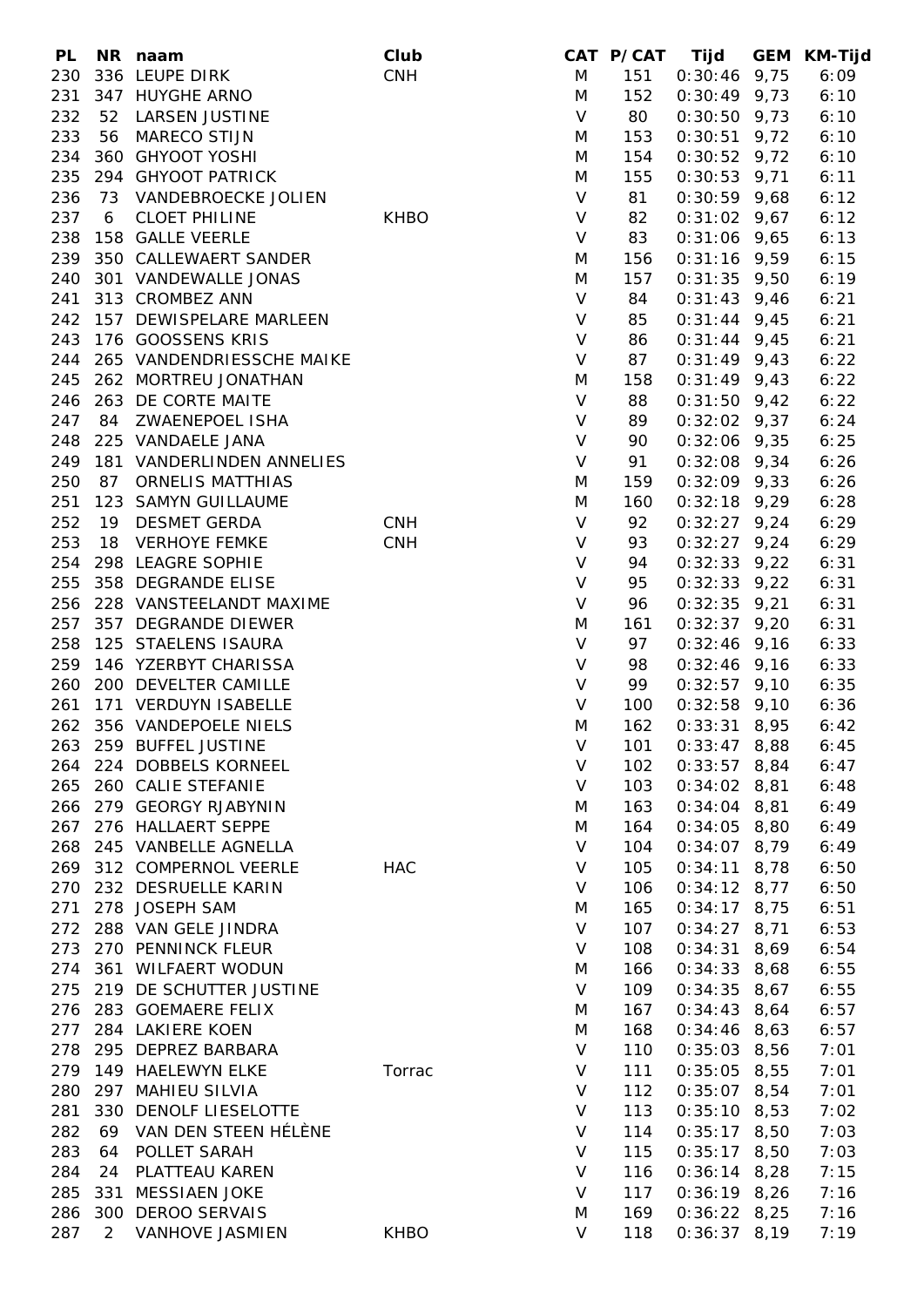| PL  |     | NR naam                  | Club         |   | CAT P/CAT | Tijd           | <b>GEM</b> | <b>KM-Tijd</b> |
|-----|-----|--------------------------|--------------|---|-----------|----------------|------------|----------------|
| 288 |     | 291 DECEUNINCK MICHELE   |              | V | 119       | $0:36:40$ 8,18 |            | 7:20           |
| 289 |     | 338 ALLUYN CELINE        |              | V | 120       | $0:36:46$ 8.16 |            | 7:21           |
| 290 |     | 339 VERDONCK VALENTINE   |              | V | 121       | $0:36:47$ 8,16 |            | 7:21           |
| 291 |     | 269 DEBEUCKELAERE BRECHT |              | M | 170       | $0:39:20$ 7.63 |            | 7:52           |
|     |     | 292 215 HOORNAERT JANA   |              | V | 122       | $0:39:28$ 7,60 |            | 7:54           |
|     |     | 293 214 VERGOTE XENA     |              | V | 123       | $0:39:29$ 7,60 |            | 7:54           |
| 294 |     | 329 VANDENABEELE SHARI   |              | V | 124       | $0:39:40$ 7,56 |            | 7:56           |
| 295 | 40  | <b>DESOETE AXELLE</b>    |              | V | 125       | $0:39:41$ 7.56 |            | 7:56           |
| 296 |     | 187 AMEEL LIESELOT       |              | V | 126       | $0:40:26$ 7.42 |            | 8:05           |
| 297 |     | 257 BOURGOIS AMBER       |              | V | 127       | $0:41:05$ 7,30 |            | 8:13           |
|     |     | 298 274 CLAERHOUT LOTTE  |              | V | 128       | $0:41:05$ 7,30 |            | 8:13           |
|     |     | 299 178 CROOS ILSE       |              | V | 129       | $0:42:38$ 7,04 |            | 8:32           |
| 300 | 177 | MOESTERMANS KAREL        | <b>KATHO</b> | M | 171       | $0:42:38$ 7,04 |            | 8:32           |
| 301 |     | 209 SINNAEVE ARIANNE     |              | V | 130       | $0:42:43$ 7,02 |            | 8:33           |
|     |     | 302 208 SYMOEN JADE      |              | M | 172       | $0:42:43$ 7,02 |            | 8:33           |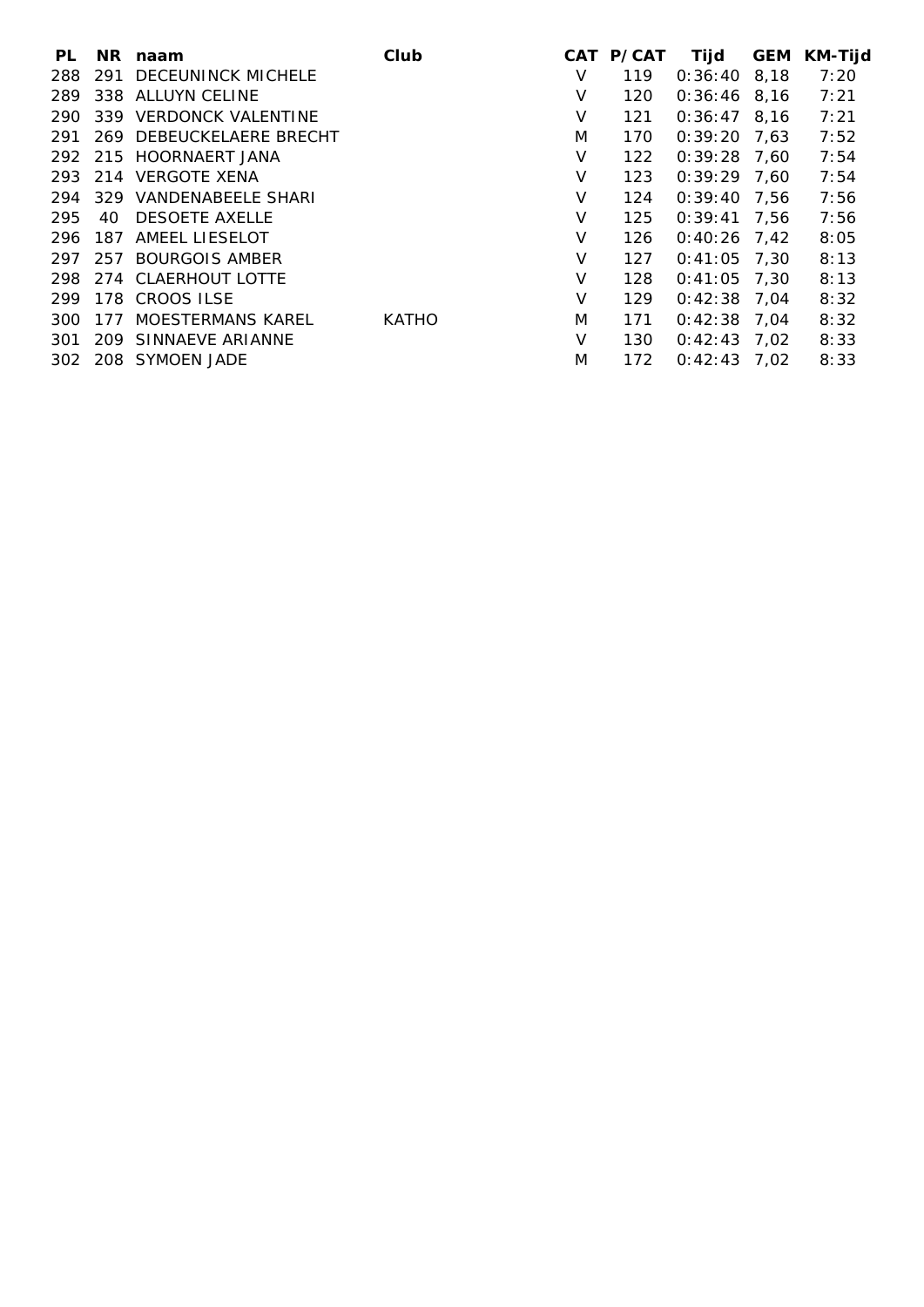## **24e Rembertcorrida Torhout - 20 april 2012**

**10 KM**

| 508 BROUCKAERT DIETER<br>Molenlopers<br>M<br>$\mathbf{1}$<br>$0:31:22$ 19,13<br>$\mathbf{1}$<br>$\overline{c}$<br>735 SERROEN NICO<br>Dapalo<br>M<br>2<br>$0:31:54$ 18,81<br>3<br>3<br>624 VAN ASBROECK LUC<br>M<br>$0:32:22$ 18,54<br>Kaagent<br>$\overline{4}$<br>$\overline{4}$<br>610 DEWULF THOMAS<br><b>HAC</b><br>$0:32:36$ 18,40<br>M<br>5<br><b>HAC</b><br>5<br>756 METSTDAGH SIMON<br>M<br>$0:32:49$ 18,28<br>6<br>501 DELIVEYNE AARON<br>M<br>6<br>$0:33:07$ 18,12<br>607 DE BLAUWE SERGE<br><b>HAC</b><br>$\overline{7}$<br>7<br>M<br>$0:33:14$ 18,05<br>8<br>663 BROUCKE STEVEN<br>8<br><b>MACW</b><br>M<br>$0:33:19$ 18,01<br>9<br>750 COLPAERT FREDERICK<br><b>AVMO</b><br>M<br>9<br>$0:33:42$ 17,80<br>555 DE BOIS WIM<br>RC Gent<br>M<br>10<br>10<br>$0:33:54$ 17,70<br><b>657 MAERTENS DRIES</b><br>11<br><b>HAC</b><br>M<br>11<br>$0:34:52$ 17,21<br>707 BOSSUYT TIJS<br>12<br>avi<br>M<br>12<br>$0:35:07$ 17,09<br>558 RONDELÉE FILIP<br>ABAV<br>13<br>13<br>$0:35:14$ 17,03<br>M<br>835 VAN DOORNE NIELS<br>14<br>14<br>$0:35:23$ 16,96<br>M<br>15<br>652 VAN PRAET GEERT<br>15<br>$0:35:56$ 16,70<br>M<br>16<br>808 GEVAERT PETER<br>16<br>$0:35:59$ 16,67<br>M<br>17<br>645 VAN ZAELEN MARCO<br>M<br>17<br>$0:36:02$ 16,65<br>669 VANDEN DRIESSCHE MARK<br>18<br>$0:36:07$ 16,61<br>18<br>mtv<br>M<br><b>KATHO</b><br>19<br>628 EGGERICK ALEXANDER<br>M<br>19<br>$0:36:08$ 16,61<br>20<br>580 VROMMAN JAN<br><b>AVMO</b><br>20<br>M<br>$0:36:19$ 16,52<br>528 SIERENS DIRK<br>21<br><b>BEHO</b><br>M<br>21<br>$0:36:34$ 16,41<br>22<br>671 THIENPONT RIA<br><b>AVMO</b><br>V<br>$\mathbf{1}$<br>$0:36:36$ 16,39<br>23<br>JC Wevelgem<br>689 SEYNHAEVE NICO<br>M<br>22<br>$0:36:38$ 16,38<br>$\overline{2}$<br><b>HAC</b><br>V<br>24<br>606 DEKETELAERE ANNELIES<br>$0:36:40$ 16,36<br>25<br>659 DEKEYSER WIM<br>M<br>23<br>$0:36:40$ 16,36<br>26<br>507 CLAUS BART<br>24<br>$0:36:42$ 16,35<br>M<br>27<br>25<br>682 CAENEPEEL HANS<br>M<br>$0:36:50$ 16,29<br>28<br>568 VERKEYN STEVEN<br>M<br>26<br>$0:37:03$ 16,19<br>729 JURGENS KURT<br>29<br>M<br>27<br>$0:37:21$ 16,06<br>730 GELDHOF ILSE<br>$\vee$<br>3<br>30<br>$0:37:22$ 16,06<br>31<br>647 SCHAPMAN CARLOS<br>M<br>28<br>$0:37:23$ 16,05<br>32<br>760 TANGHE STEFAAN<br>M<br>29<br>$0:37:32$ 15,99<br><b>BEHO</b><br>33<br>737 BROUCKAERT BERNARD<br>30<br>M<br>$0:37:38$ 15,94<br>823 DECLERCK PETER<br><b>BEHO</b><br>34<br>M<br>31<br>$0:37:44$ 15,90<br>699 GUNST FRANCIS<br>32<br>$0:37:48$ 15,87<br>35<br>M<br>597 SANDERS BART<br>Molenlopers<br>M<br>33<br>$0:37:49$ 15,87<br>36<br>37<br>614 NOTREDAME NIKOLAAS<br>34<br>$0:37:55$ 15,82<br>M<br>38<br>655 TRUYAERT EDDY<br>35<br>$0:38:02$ 15,78<br>M<br>Sodibrug<br>39<br>749 DE CALUWE STEVE<br>36<br>$0:38:02$ 15,78<br>M<br>660 DE MEESTERE RUDI<br>37<br>$0:38:07$ 15,74<br>40<br>M<br>794 ROEKENS BRAM<br>38<br>41<br>$0:38:10$ 15,72<br>M<br>627 VANDERSCHAEGHE DRIES<br>39<br>$0:38:10$ 15,72<br>42<br><b>BEHO</b><br>M<br>43<br>795 SIERENS BAVO<br>40<br>$0:38:14$ 15,69<br>mtv<br>M<br>44<br>793 ROEKENS PASCAL<br>41<br>$0:38:18$ 15,67<br>M<br>45<br>525 GADEYNE KEVIN<br>Presto Ichtegem<br>42<br>$0:38:28$ 15,60<br>M<br>532 VANTHOMME NIEK<br><b>AC Guynemer</b><br>43<br>$0:38:38$ 15,53<br>46<br>M<br>792 COUVREU FRANCIS<br>44<br>$0:38:40$ 15,52<br>47<br>M<br>621 VANDERHAEGHE CHRIS<br>45<br>$0:38:41$ 15,51<br>48<br>M<br>49<br>605 LAGROU PATRICK<br>kks<br>$0:38:48$ 15,46<br>M<br>46<br>557 DEBEUF NICO<br>50<br>Road Runners<br>M<br>47<br>$0:38:51$ 15,44<br>700 BOUSSAUW NICO<br>51<br>Road Runners<br>48<br>$0:38:54$ 15,42<br>M<br>52<br>563 VANDEGHINSTE GERT-JAN<br><b>KATHO</b><br>49<br>$0:38:56$ 15,41<br>M<br>V<br>53<br><b>HINDRYCKX HILDE</b><br><b>AVR</b><br>4<br>$0:39:02$ 15,37<br>684 | PL | NR naam | Club | CAT P/CAT | Tijd | <b>GEM KM-Tijd</b> |
|-------------------------------------------------------------------------------------------------------------------------------------------------------------------------------------------------------------------------------------------------------------------------------------------------------------------------------------------------------------------------------------------------------------------------------------------------------------------------------------------------------------------------------------------------------------------------------------------------------------------------------------------------------------------------------------------------------------------------------------------------------------------------------------------------------------------------------------------------------------------------------------------------------------------------------------------------------------------------------------------------------------------------------------------------------------------------------------------------------------------------------------------------------------------------------------------------------------------------------------------------------------------------------------------------------------------------------------------------------------------------------------------------------------------------------------------------------------------------------------------------------------------------------------------------------------------------------------------------------------------------------------------------------------------------------------------------------------------------------------------------------------------------------------------------------------------------------------------------------------------------------------------------------------------------------------------------------------------------------------------------------------------------------------------------------------------------------------------------------------------------------------------------------------------------------------------------------------------------------------------------------------------------------------------------------------------------------------------------------------------------------------------------------------------------------------------------------------------------------------------------------------------------------------------------------------------------------------------------------------------------------------------------------------------------------------------------------------------------------------------------------------------------------------------------------------------------------------------------------------------------------------------------------------------------------------------------------------------------------------------------------------------------------------------------------------------------------------------------------------------------------------------------------------------------------------------------------------------------------------------------------------------------------------------------------------------------------------------------------------------------------------------------------------------------------------------------------------------------------------------------------------------------------------------------------------------------------------------------------------------------------------------------------------------------------------------------------------------------------------------------------------------------------|----|---------|------|-----------|------|--------------------|
|                                                                                                                                                                                                                                                                                                                                                                                                                                                                                                                                                                                                                                                                                                                                                                                                                                                                                                                                                                                                                                                                                                                                                                                                                                                                                                                                                                                                                                                                                                                                                                                                                                                                                                                                                                                                                                                                                                                                                                                                                                                                                                                                                                                                                                                                                                                                                                                                                                                                                                                                                                                                                                                                                                                                                                                                                                                                                                                                                                                                                                                                                                                                                                                                                                                                                                                                                                                                                                                                                                                                                                                                                                                                                                                                                                               |    |         |      |           |      | 3:08               |
|                                                                                                                                                                                                                                                                                                                                                                                                                                                                                                                                                                                                                                                                                                                                                                                                                                                                                                                                                                                                                                                                                                                                                                                                                                                                                                                                                                                                                                                                                                                                                                                                                                                                                                                                                                                                                                                                                                                                                                                                                                                                                                                                                                                                                                                                                                                                                                                                                                                                                                                                                                                                                                                                                                                                                                                                                                                                                                                                                                                                                                                                                                                                                                                                                                                                                                                                                                                                                                                                                                                                                                                                                                                                                                                                                                               |    |         |      |           |      | 3:11               |
|                                                                                                                                                                                                                                                                                                                                                                                                                                                                                                                                                                                                                                                                                                                                                                                                                                                                                                                                                                                                                                                                                                                                                                                                                                                                                                                                                                                                                                                                                                                                                                                                                                                                                                                                                                                                                                                                                                                                                                                                                                                                                                                                                                                                                                                                                                                                                                                                                                                                                                                                                                                                                                                                                                                                                                                                                                                                                                                                                                                                                                                                                                                                                                                                                                                                                                                                                                                                                                                                                                                                                                                                                                                                                                                                                                               |    |         |      |           |      | 3:14               |
|                                                                                                                                                                                                                                                                                                                                                                                                                                                                                                                                                                                                                                                                                                                                                                                                                                                                                                                                                                                                                                                                                                                                                                                                                                                                                                                                                                                                                                                                                                                                                                                                                                                                                                                                                                                                                                                                                                                                                                                                                                                                                                                                                                                                                                                                                                                                                                                                                                                                                                                                                                                                                                                                                                                                                                                                                                                                                                                                                                                                                                                                                                                                                                                                                                                                                                                                                                                                                                                                                                                                                                                                                                                                                                                                                                               |    |         |      |           |      | 3:16               |
|                                                                                                                                                                                                                                                                                                                                                                                                                                                                                                                                                                                                                                                                                                                                                                                                                                                                                                                                                                                                                                                                                                                                                                                                                                                                                                                                                                                                                                                                                                                                                                                                                                                                                                                                                                                                                                                                                                                                                                                                                                                                                                                                                                                                                                                                                                                                                                                                                                                                                                                                                                                                                                                                                                                                                                                                                                                                                                                                                                                                                                                                                                                                                                                                                                                                                                                                                                                                                                                                                                                                                                                                                                                                                                                                                                               |    |         |      |           |      | 3:17               |
|                                                                                                                                                                                                                                                                                                                                                                                                                                                                                                                                                                                                                                                                                                                                                                                                                                                                                                                                                                                                                                                                                                                                                                                                                                                                                                                                                                                                                                                                                                                                                                                                                                                                                                                                                                                                                                                                                                                                                                                                                                                                                                                                                                                                                                                                                                                                                                                                                                                                                                                                                                                                                                                                                                                                                                                                                                                                                                                                                                                                                                                                                                                                                                                                                                                                                                                                                                                                                                                                                                                                                                                                                                                                                                                                                                               |    |         |      |           |      | 3:19               |
|                                                                                                                                                                                                                                                                                                                                                                                                                                                                                                                                                                                                                                                                                                                                                                                                                                                                                                                                                                                                                                                                                                                                                                                                                                                                                                                                                                                                                                                                                                                                                                                                                                                                                                                                                                                                                                                                                                                                                                                                                                                                                                                                                                                                                                                                                                                                                                                                                                                                                                                                                                                                                                                                                                                                                                                                                                                                                                                                                                                                                                                                                                                                                                                                                                                                                                                                                                                                                                                                                                                                                                                                                                                                                                                                                                               |    |         |      |           |      | 3:19               |
|                                                                                                                                                                                                                                                                                                                                                                                                                                                                                                                                                                                                                                                                                                                                                                                                                                                                                                                                                                                                                                                                                                                                                                                                                                                                                                                                                                                                                                                                                                                                                                                                                                                                                                                                                                                                                                                                                                                                                                                                                                                                                                                                                                                                                                                                                                                                                                                                                                                                                                                                                                                                                                                                                                                                                                                                                                                                                                                                                                                                                                                                                                                                                                                                                                                                                                                                                                                                                                                                                                                                                                                                                                                                                                                                                                               |    |         |      |           |      | 3:20               |
|                                                                                                                                                                                                                                                                                                                                                                                                                                                                                                                                                                                                                                                                                                                                                                                                                                                                                                                                                                                                                                                                                                                                                                                                                                                                                                                                                                                                                                                                                                                                                                                                                                                                                                                                                                                                                                                                                                                                                                                                                                                                                                                                                                                                                                                                                                                                                                                                                                                                                                                                                                                                                                                                                                                                                                                                                                                                                                                                                                                                                                                                                                                                                                                                                                                                                                                                                                                                                                                                                                                                                                                                                                                                                                                                                                               |    |         |      |           |      | 3:22               |
|                                                                                                                                                                                                                                                                                                                                                                                                                                                                                                                                                                                                                                                                                                                                                                                                                                                                                                                                                                                                                                                                                                                                                                                                                                                                                                                                                                                                                                                                                                                                                                                                                                                                                                                                                                                                                                                                                                                                                                                                                                                                                                                                                                                                                                                                                                                                                                                                                                                                                                                                                                                                                                                                                                                                                                                                                                                                                                                                                                                                                                                                                                                                                                                                                                                                                                                                                                                                                                                                                                                                                                                                                                                                                                                                                                               |    |         |      |           |      | 3:23               |
|                                                                                                                                                                                                                                                                                                                                                                                                                                                                                                                                                                                                                                                                                                                                                                                                                                                                                                                                                                                                                                                                                                                                                                                                                                                                                                                                                                                                                                                                                                                                                                                                                                                                                                                                                                                                                                                                                                                                                                                                                                                                                                                                                                                                                                                                                                                                                                                                                                                                                                                                                                                                                                                                                                                                                                                                                                                                                                                                                                                                                                                                                                                                                                                                                                                                                                                                                                                                                                                                                                                                                                                                                                                                                                                                                                               |    |         |      |           |      | 3:29               |
|                                                                                                                                                                                                                                                                                                                                                                                                                                                                                                                                                                                                                                                                                                                                                                                                                                                                                                                                                                                                                                                                                                                                                                                                                                                                                                                                                                                                                                                                                                                                                                                                                                                                                                                                                                                                                                                                                                                                                                                                                                                                                                                                                                                                                                                                                                                                                                                                                                                                                                                                                                                                                                                                                                                                                                                                                                                                                                                                                                                                                                                                                                                                                                                                                                                                                                                                                                                                                                                                                                                                                                                                                                                                                                                                                                               |    |         |      |           |      | 3:31               |
|                                                                                                                                                                                                                                                                                                                                                                                                                                                                                                                                                                                                                                                                                                                                                                                                                                                                                                                                                                                                                                                                                                                                                                                                                                                                                                                                                                                                                                                                                                                                                                                                                                                                                                                                                                                                                                                                                                                                                                                                                                                                                                                                                                                                                                                                                                                                                                                                                                                                                                                                                                                                                                                                                                                                                                                                                                                                                                                                                                                                                                                                                                                                                                                                                                                                                                                                                                                                                                                                                                                                                                                                                                                                                                                                                                               |    |         |      |           |      | 3:31               |
|                                                                                                                                                                                                                                                                                                                                                                                                                                                                                                                                                                                                                                                                                                                                                                                                                                                                                                                                                                                                                                                                                                                                                                                                                                                                                                                                                                                                                                                                                                                                                                                                                                                                                                                                                                                                                                                                                                                                                                                                                                                                                                                                                                                                                                                                                                                                                                                                                                                                                                                                                                                                                                                                                                                                                                                                                                                                                                                                                                                                                                                                                                                                                                                                                                                                                                                                                                                                                                                                                                                                                                                                                                                                                                                                                                               |    |         |      |           |      | 3:32               |
|                                                                                                                                                                                                                                                                                                                                                                                                                                                                                                                                                                                                                                                                                                                                                                                                                                                                                                                                                                                                                                                                                                                                                                                                                                                                                                                                                                                                                                                                                                                                                                                                                                                                                                                                                                                                                                                                                                                                                                                                                                                                                                                                                                                                                                                                                                                                                                                                                                                                                                                                                                                                                                                                                                                                                                                                                                                                                                                                                                                                                                                                                                                                                                                                                                                                                                                                                                                                                                                                                                                                                                                                                                                                                                                                                                               |    |         |      |           |      | 3:36               |
|                                                                                                                                                                                                                                                                                                                                                                                                                                                                                                                                                                                                                                                                                                                                                                                                                                                                                                                                                                                                                                                                                                                                                                                                                                                                                                                                                                                                                                                                                                                                                                                                                                                                                                                                                                                                                                                                                                                                                                                                                                                                                                                                                                                                                                                                                                                                                                                                                                                                                                                                                                                                                                                                                                                                                                                                                                                                                                                                                                                                                                                                                                                                                                                                                                                                                                                                                                                                                                                                                                                                                                                                                                                                                                                                                                               |    |         |      |           |      | 3:36               |
|                                                                                                                                                                                                                                                                                                                                                                                                                                                                                                                                                                                                                                                                                                                                                                                                                                                                                                                                                                                                                                                                                                                                                                                                                                                                                                                                                                                                                                                                                                                                                                                                                                                                                                                                                                                                                                                                                                                                                                                                                                                                                                                                                                                                                                                                                                                                                                                                                                                                                                                                                                                                                                                                                                                                                                                                                                                                                                                                                                                                                                                                                                                                                                                                                                                                                                                                                                                                                                                                                                                                                                                                                                                                                                                                                                               |    |         |      |           |      | 3:36               |
|                                                                                                                                                                                                                                                                                                                                                                                                                                                                                                                                                                                                                                                                                                                                                                                                                                                                                                                                                                                                                                                                                                                                                                                                                                                                                                                                                                                                                                                                                                                                                                                                                                                                                                                                                                                                                                                                                                                                                                                                                                                                                                                                                                                                                                                                                                                                                                                                                                                                                                                                                                                                                                                                                                                                                                                                                                                                                                                                                                                                                                                                                                                                                                                                                                                                                                                                                                                                                                                                                                                                                                                                                                                                                                                                                                               |    |         |      |           |      | 3:37               |
|                                                                                                                                                                                                                                                                                                                                                                                                                                                                                                                                                                                                                                                                                                                                                                                                                                                                                                                                                                                                                                                                                                                                                                                                                                                                                                                                                                                                                                                                                                                                                                                                                                                                                                                                                                                                                                                                                                                                                                                                                                                                                                                                                                                                                                                                                                                                                                                                                                                                                                                                                                                                                                                                                                                                                                                                                                                                                                                                                                                                                                                                                                                                                                                                                                                                                                                                                                                                                                                                                                                                                                                                                                                                                                                                                                               |    |         |      |           |      | 3:37               |
|                                                                                                                                                                                                                                                                                                                                                                                                                                                                                                                                                                                                                                                                                                                                                                                                                                                                                                                                                                                                                                                                                                                                                                                                                                                                                                                                                                                                                                                                                                                                                                                                                                                                                                                                                                                                                                                                                                                                                                                                                                                                                                                                                                                                                                                                                                                                                                                                                                                                                                                                                                                                                                                                                                                                                                                                                                                                                                                                                                                                                                                                                                                                                                                                                                                                                                                                                                                                                                                                                                                                                                                                                                                                                                                                                                               |    |         |      |           |      | 3:38               |
|                                                                                                                                                                                                                                                                                                                                                                                                                                                                                                                                                                                                                                                                                                                                                                                                                                                                                                                                                                                                                                                                                                                                                                                                                                                                                                                                                                                                                                                                                                                                                                                                                                                                                                                                                                                                                                                                                                                                                                                                                                                                                                                                                                                                                                                                                                                                                                                                                                                                                                                                                                                                                                                                                                                                                                                                                                                                                                                                                                                                                                                                                                                                                                                                                                                                                                                                                                                                                                                                                                                                                                                                                                                                                                                                                                               |    |         |      |           |      | 3:39               |
|                                                                                                                                                                                                                                                                                                                                                                                                                                                                                                                                                                                                                                                                                                                                                                                                                                                                                                                                                                                                                                                                                                                                                                                                                                                                                                                                                                                                                                                                                                                                                                                                                                                                                                                                                                                                                                                                                                                                                                                                                                                                                                                                                                                                                                                                                                                                                                                                                                                                                                                                                                                                                                                                                                                                                                                                                                                                                                                                                                                                                                                                                                                                                                                                                                                                                                                                                                                                                                                                                                                                                                                                                                                                                                                                                                               |    |         |      |           |      | 3:40               |
|                                                                                                                                                                                                                                                                                                                                                                                                                                                                                                                                                                                                                                                                                                                                                                                                                                                                                                                                                                                                                                                                                                                                                                                                                                                                                                                                                                                                                                                                                                                                                                                                                                                                                                                                                                                                                                                                                                                                                                                                                                                                                                                                                                                                                                                                                                                                                                                                                                                                                                                                                                                                                                                                                                                                                                                                                                                                                                                                                                                                                                                                                                                                                                                                                                                                                                                                                                                                                                                                                                                                                                                                                                                                                                                                                                               |    |         |      |           |      | 3:40               |
|                                                                                                                                                                                                                                                                                                                                                                                                                                                                                                                                                                                                                                                                                                                                                                                                                                                                                                                                                                                                                                                                                                                                                                                                                                                                                                                                                                                                                                                                                                                                                                                                                                                                                                                                                                                                                                                                                                                                                                                                                                                                                                                                                                                                                                                                                                                                                                                                                                                                                                                                                                                                                                                                                                                                                                                                                                                                                                                                                                                                                                                                                                                                                                                                                                                                                                                                                                                                                                                                                                                                                                                                                                                                                                                                                                               |    |         |      |           |      | 3:40               |
|                                                                                                                                                                                                                                                                                                                                                                                                                                                                                                                                                                                                                                                                                                                                                                                                                                                                                                                                                                                                                                                                                                                                                                                                                                                                                                                                                                                                                                                                                                                                                                                                                                                                                                                                                                                                                                                                                                                                                                                                                                                                                                                                                                                                                                                                                                                                                                                                                                                                                                                                                                                                                                                                                                                                                                                                                                                                                                                                                                                                                                                                                                                                                                                                                                                                                                                                                                                                                                                                                                                                                                                                                                                                                                                                                                               |    |         |      |           |      | 3:40               |
|                                                                                                                                                                                                                                                                                                                                                                                                                                                                                                                                                                                                                                                                                                                                                                                                                                                                                                                                                                                                                                                                                                                                                                                                                                                                                                                                                                                                                                                                                                                                                                                                                                                                                                                                                                                                                                                                                                                                                                                                                                                                                                                                                                                                                                                                                                                                                                                                                                                                                                                                                                                                                                                                                                                                                                                                                                                                                                                                                                                                                                                                                                                                                                                                                                                                                                                                                                                                                                                                                                                                                                                                                                                                                                                                                                               |    |         |      |           |      | 3:40               |
|                                                                                                                                                                                                                                                                                                                                                                                                                                                                                                                                                                                                                                                                                                                                                                                                                                                                                                                                                                                                                                                                                                                                                                                                                                                                                                                                                                                                                                                                                                                                                                                                                                                                                                                                                                                                                                                                                                                                                                                                                                                                                                                                                                                                                                                                                                                                                                                                                                                                                                                                                                                                                                                                                                                                                                                                                                                                                                                                                                                                                                                                                                                                                                                                                                                                                                                                                                                                                                                                                                                                                                                                                                                                                                                                                                               |    |         |      |           |      | 3:41               |
|                                                                                                                                                                                                                                                                                                                                                                                                                                                                                                                                                                                                                                                                                                                                                                                                                                                                                                                                                                                                                                                                                                                                                                                                                                                                                                                                                                                                                                                                                                                                                                                                                                                                                                                                                                                                                                                                                                                                                                                                                                                                                                                                                                                                                                                                                                                                                                                                                                                                                                                                                                                                                                                                                                                                                                                                                                                                                                                                                                                                                                                                                                                                                                                                                                                                                                                                                                                                                                                                                                                                                                                                                                                                                                                                                                               |    |         |      |           |      | 3:42               |
|                                                                                                                                                                                                                                                                                                                                                                                                                                                                                                                                                                                                                                                                                                                                                                                                                                                                                                                                                                                                                                                                                                                                                                                                                                                                                                                                                                                                                                                                                                                                                                                                                                                                                                                                                                                                                                                                                                                                                                                                                                                                                                                                                                                                                                                                                                                                                                                                                                                                                                                                                                                                                                                                                                                                                                                                                                                                                                                                                                                                                                                                                                                                                                                                                                                                                                                                                                                                                                                                                                                                                                                                                                                                                                                                                                               |    |         |      |           |      | 3:44               |
|                                                                                                                                                                                                                                                                                                                                                                                                                                                                                                                                                                                                                                                                                                                                                                                                                                                                                                                                                                                                                                                                                                                                                                                                                                                                                                                                                                                                                                                                                                                                                                                                                                                                                                                                                                                                                                                                                                                                                                                                                                                                                                                                                                                                                                                                                                                                                                                                                                                                                                                                                                                                                                                                                                                                                                                                                                                                                                                                                                                                                                                                                                                                                                                                                                                                                                                                                                                                                                                                                                                                                                                                                                                                                                                                                                               |    |         |      |           |      | 3:44               |
|                                                                                                                                                                                                                                                                                                                                                                                                                                                                                                                                                                                                                                                                                                                                                                                                                                                                                                                                                                                                                                                                                                                                                                                                                                                                                                                                                                                                                                                                                                                                                                                                                                                                                                                                                                                                                                                                                                                                                                                                                                                                                                                                                                                                                                                                                                                                                                                                                                                                                                                                                                                                                                                                                                                                                                                                                                                                                                                                                                                                                                                                                                                                                                                                                                                                                                                                                                                                                                                                                                                                                                                                                                                                                                                                                                               |    |         |      |           |      | 3:44               |
|                                                                                                                                                                                                                                                                                                                                                                                                                                                                                                                                                                                                                                                                                                                                                                                                                                                                                                                                                                                                                                                                                                                                                                                                                                                                                                                                                                                                                                                                                                                                                                                                                                                                                                                                                                                                                                                                                                                                                                                                                                                                                                                                                                                                                                                                                                                                                                                                                                                                                                                                                                                                                                                                                                                                                                                                                                                                                                                                                                                                                                                                                                                                                                                                                                                                                                                                                                                                                                                                                                                                                                                                                                                                                                                                                                               |    |         |      |           |      | 3:45               |
|                                                                                                                                                                                                                                                                                                                                                                                                                                                                                                                                                                                                                                                                                                                                                                                                                                                                                                                                                                                                                                                                                                                                                                                                                                                                                                                                                                                                                                                                                                                                                                                                                                                                                                                                                                                                                                                                                                                                                                                                                                                                                                                                                                                                                                                                                                                                                                                                                                                                                                                                                                                                                                                                                                                                                                                                                                                                                                                                                                                                                                                                                                                                                                                                                                                                                                                                                                                                                                                                                                                                                                                                                                                                                                                                                                               |    |         |      |           |      | 3:46               |
|                                                                                                                                                                                                                                                                                                                                                                                                                                                                                                                                                                                                                                                                                                                                                                                                                                                                                                                                                                                                                                                                                                                                                                                                                                                                                                                                                                                                                                                                                                                                                                                                                                                                                                                                                                                                                                                                                                                                                                                                                                                                                                                                                                                                                                                                                                                                                                                                                                                                                                                                                                                                                                                                                                                                                                                                                                                                                                                                                                                                                                                                                                                                                                                                                                                                                                                                                                                                                                                                                                                                                                                                                                                                                                                                                                               |    |         |      |           |      | 3:46               |
|                                                                                                                                                                                                                                                                                                                                                                                                                                                                                                                                                                                                                                                                                                                                                                                                                                                                                                                                                                                                                                                                                                                                                                                                                                                                                                                                                                                                                                                                                                                                                                                                                                                                                                                                                                                                                                                                                                                                                                                                                                                                                                                                                                                                                                                                                                                                                                                                                                                                                                                                                                                                                                                                                                                                                                                                                                                                                                                                                                                                                                                                                                                                                                                                                                                                                                                                                                                                                                                                                                                                                                                                                                                                                                                                                                               |    |         |      |           |      | 3:47               |
|                                                                                                                                                                                                                                                                                                                                                                                                                                                                                                                                                                                                                                                                                                                                                                                                                                                                                                                                                                                                                                                                                                                                                                                                                                                                                                                                                                                                                                                                                                                                                                                                                                                                                                                                                                                                                                                                                                                                                                                                                                                                                                                                                                                                                                                                                                                                                                                                                                                                                                                                                                                                                                                                                                                                                                                                                                                                                                                                                                                                                                                                                                                                                                                                                                                                                                                                                                                                                                                                                                                                                                                                                                                                                                                                                                               |    |         |      |           |      | 3:47               |
|                                                                                                                                                                                                                                                                                                                                                                                                                                                                                                                                                                                                                                                                                                                                                                                                                                                                                                                                                                                                                                                                                                                                                                                                                                                                                                                                                                                                                                                                                                                                                                                                                                                                                                                                                                                                                                                                                                                                                                                                                                                                                                                                                                                                                                                                                                                                                                                                                                                                                                                                                                                                                                                                                                                                                                                                                                                                                                                                                                                                                                                                                                                                                                                                                                                                                                                                                                                                                                                                                                                                                                                                                                                                                                                                                                               |    |         |      |           |      | 3:48               |
|                                                                                                                                                                                                                                                                                                                                                                                                                                                                                                                                                                                                                                                                                                                                                                                                                                                                                                                                                                                                                                                                                                                                                                                                                                                                                                                                                                                                                                                                                                                                                                                                                                                                                                                                                                                                                                                                                                                                                                                                                                                                                                                                                                                                                                                                                                                                                                                                                                                                                                                                                                                                                                                                                                                                                                                                                                                                                                                                                                                                                                                                                                                                                                                                                                                                                                                                                                                                                                                                                                                                                                                                                                                                                                                                                                               |    |         |      |           |      | 3:48               |
|                                                                                                                                                                                                                                                                                                                                                                                                                                                                                                                                                                                                                                                                                                                                                                                                                                                                                                                                                                                                                                                                                                                                                                                                                                                                                                                                                                                                                                                                                                                                                                                                                                                                                                                                                                                                                                                                                                                                                                                                                                                                                                                                                                                                                                                                                                                                                                                                                                                                                                                                                                                                                                                                                                                                                                                                                                                                                                                                                                                                                                                                                                                                                                                                                                                                                                                                                                                                                                                                                                                                                                                                                                                                                                                                                                               |    |         |      |           |      | 3:48               |
|                                                                                                                                                                                                                                                                                                                                                                                                                                                                                                                                                                                                                                                                                                                                                                                                                                                                                                                                                                                                                                                                                                                                                                                                                                                                                                                                                                                                                                                                                                                                                                                                                                                                                                                                                                                                                                                                                                                                                                                                                                                                                                                                                                                                                                                                                                                                                                                                                                                                                                                                                                                                                                                                                                                                                                                                                                                                                                                                                                                                                                                                                                                                                                                                                                                                                                                                                                                                                                                                                                                                                                                                                                                                                                                                                                               |    |         |      |           |      | 3:49               |
|                                                                                                                                                                                                                                                                                                                                                                                                                                                                                                                                                                                                                                                                                                                                                                                                                                                                                                                                                                                                                                                                                                                                                                                                                                                                                                                                                                                                                                                                                                                                                                                                                                                                                                                                                                                                                                                                                                                                                                                                                                                                                                                                                                                                                                                                                                                                                                                                                                                                                                                                                                                                                                                                                                                                                                                                                                                                                                                                                                                                                                                                                                                                                                                                                                                                                                                                                                                                                                                                                                                                                                                                                                                                                                                                                                               |    |         |      |           |      | 3:49               |
|                                                                                                                                                                                                                                                                                                                                                                                                                                                                                                                                                                                                                                                                                                                                                                                                                                                                                                                                                                                                                                                                                                                                                                                                                                                                                                                                                                                                                                                                                                                                                                                                                                                                                                                                                                                                                                                                                                                                                                                                                                                                                                                                                                                                                                                                                                                                                                                                                                                                                                                                                                                                                                                                                                                                                                                                                                                                                                                                                                                                                                                                                                                                                                                                                                                                                                                                                                                                                                                                                                                                                                                                                                                                                                                                                                               |    |         |      |           |      | 3:49               |
|                                                                                                                                                                                                                                                                                                                                                                                                                                                                                                                                                                                                                                                                                                                                                                                                                                                                                                                                                                                                                                                                                                                                                                                                                                                                                                                                                                                                                                                                                                                                                                                                                                                                                                                                                                                                                                                                                                                                                                                                                                                                                                                                                                                                                                                                                                                                                                                                                                                                                                                                                                                                                                                                                                                                                                                                                                                                                                                                                                                                                                                                                                                                                                                                                                                                                                                                                                                                                                                                                                                                                                                                                                                                                                                                                                               |    |         |      |           |      | 3:49               |
|                                                                                                                                                                                                                                                                                                                                                                                                                                                                                                                                                                                                                                                                                                                                                                                                                                                                                                                                                                                                                                                                                                                                                                                                                                                                                                                                                                                                                                                                                                                                                                                                                                                                                                                                                                                                                                                                                                                                                                                                                                                                                                                                                                                                                                                                                                                                                                                                                                                                                                                                                                                                                                                                                                                                                                                                                                                                                                                                                                                                                                                                                                                                                                                                                                                                                                                                                                                                                                                                                                                                                                                                                                                                                                                                                                               |    |         |      |           |      | 3:50               |
|                                                                                                                                                                                                                                                                                                                                                                                                                                                                                                                                                                                                                                                                                                                                                                                                                                                                                                                                                                                                                                                                                                                                                                                                                                                                                                                                                                                                                                                                                                                                                                                                                                                                                                                                                                                                                                                                                                                                                                                                                                                                                                                                                                                                                                                                                                                                                                                                                                                                                                                                                                                                                                                                                                                                                                                                                                                                                                                                                                                                                                                                                                                                                                                                                                                                                                                                                                                                                                                                                                                                                                                                                                                                                                                                                                               |    |         |      |           |      | 3:51               |
|                                                                                                                                                                                                                                                                                                                                                                                                                                                                                                                                                                                                                                                                                                                                                                                                                                                                                                                                                                                                                                                                                                                                                                                                                                                                                                                                                                                                                                                                                                                                                                                                                                                                                                                                                                                                                                                                                                                                                                                                                                                                                                                                                                                                                                                                                                                                                                                                                                                                                                                                                                                                                                                                                                                                                                                                                                                                                                                                                                                                                                                                                                                                                                                                                                                                                                                                                                                                                                                                                                                                                                                                                                                                                                                                                                               |    |         |      |           |      | 3:52               |
|                                                                                                                                                                                                                                                                                                                                                                                                                                                                                                                                                                                                                                                                                                                                                                                                                                                                                                                                                                                                                                                                                                                                                                                                                                                                                                                                                                                                                                                                                                                                                                                                                                                                                                                                                                                                                                                                                                                                                                                                                                                                                                                                                                                                                                                                                                                                                                                                                                                                                                                                                                                                                                                                                                                                                                                                                                                                                                                                                                                                                                                                                                                                                                                                                                                                                                                                                                                                                                                                                                                                                                                                                                                                                                                                                                               |    |         |      |           |      | 3:52               |
|                                                                                                                                                                                                                                                                                                                                                                                                                                                                                                                                                                                                                                                                                                                                                                                                                                                                                                                                                                                                                                                                                                                                                                                                                                                                                                                                                                                                                                                                                                                                                                                                                                                                                                                                                                                                                                                                                                                                                                                                                                                                                                                                                                                                                                                                                                                                                                                                                                                                                                                                                                                                                                                                                                                                                                                                                                                                                                                                                                                                                                                                                                                                                                                                                                                                                                                                                                                                                                                                                                                                                                                                                                                                                                                                                                               |    |         |      |           |      | 3:52               |
|                                                                                                                                                                                                                                                                                                                                                                                                                                                                                                                                                                                                                                                                                                                                                                                                                                                                                                                                                                                                                                                                                                                                                                                                                                                                                                                                                                                                                                                                                                                                                                                                                                                                                                                                                                                                                                                                                                                                                                                                                                                                                                                                                                                                                                                                                                                                                                                                                                                                                                                                                                                                                                                                                                                                                                                                                                                                                                                                                                                                                                                                                                                                                                                                                                                                                                                                                                                                                                                                                                                                                                                                                                                                                                                                                                               |    |         |      |           |      | 3:53               |
|                                                                                                                                                                                                                                                                                                                                                                                                                                                                                                                                                                                                                                                                                                                                                                                                                                                                                                                                                                                                                                                                                                                                                                                                                                                                                                                                                                                                                                                                                                                                                                                                                                                                                                                                                                                                                                                                                                                                                                                                                                                                                                                                                                                                                                                                                                                                                                                                                                                                                                                                                                                                                                                                                                                                                                                                                                                                                                                                                                                                                                                                                                                                                                                                                                                                                                                                                                                                                                                                                                                                                                                                                                                                                                                                                                               |    |         |      |           |      | 3:53               |
|                                                                                                                                                                                                                                                                                                                                                                                                                                                                                                                                                                                                                                                                                                                                                                                                                                                                                                                                                                                                                                                                                                                                                                                                                                                                                                                                                                                                                                                                                                                                                                                                                                                                                                                                                                                                                                                                                                                                                                                                                                                                                                                                                                                                                                                                                                                                                                                                                                                                                                                                                                                                                                                                                                                                                                                                                                                                                                                                                                                                                                                                                                                                                                                                                                                                                                                                                                                                                                                                                                                                                                                                                                                                                                                                                                               |    |         |      |           |      | 3:53               |
|                                                                                                                                                                                                                                                                                                                                                                                                                                                                                                                                                                                                                                                                                                                                                                                                                                                                                                                                                                                                                                                                                                                                                                                                                                                                                                                                                                                                                                                                                                                                                                                                                                                                                                                                                                                                                                                                                                                                                                                                                                                                                                                                                                                                                                                                                                                                                                                                                                                                                                                                                                                                                                                                                                                                                                                                                                                                                                                                                                                                                                                                                                                                                                                                                                                                                                                                                                                                                                                                                                                                                                                                                                                                                                                                                                               |    |         |      |           |      | 3:54               |
|                                                                                                                                                                                                                                                                                                                                                                                                                                                                                                                                                                                                                                                                                                                                                                                                                                                                                                                                                                                                                                                                                                                                                                                                                                                                                                                                                                                                                                                                                                                                                                                                                                                                                                                                                                                                                                                                                                                                                                                                                                                                                                                                                                                                                                                                                                                                                                                                                                                                                                                                                                                                                                                                                                                                                                                                                                                                                                                                                                                                                                                                                                                                                                                                                                                                                                                                                                                                                                                                                                                                                                                                                                                                                                                                                                               |    |         |      |           |      | 3:54               |
| 788 DECLERCQ GUDRUN<br>$\vee$<br>54<br>$0:39:09$ 15,33<br>5                                                                                                                                                                                                                                                                                                                                                                                                                                                                                                                                                                                                                                                                                                                                                                                                                                                                                                                                                                                                                                                                                                                                                                                                                                                                                                                                                                                                                                                                                                                                                                                                                                                                                                                                                                                                                                                                                                                                                                                                                                                                                                                                                                                                                                                                                                                                                                                                                                                                                                                                                                                                                                                                                                                                                                                                                                                                                                                                                                                                                                                                                                                                                                                                                                                                                                                                                                                                                                                                                                                                                                                                                                                                                                                   |    |         |      |           |      | 3:55               |
| 55<br>50<br>629 VANSEVENANT GEERT<br>M<br>$0:39:17$ 15,27                                                                                                                                                                                                                                                                                                                                                                                                                                                                                                                                                                                                                                                                                                                                                                                                                                                                                                                                                                                                                                                                                                                                                                                                                                                                                                                                                                                                                                                                                                                                                                                                                                                                                                                                                                                                                                                                                                                                                                                                                                                                                                                                                                                                                                                                                                                                                                                                                                                                                                                                                                                                                                                                                                                                                                                                                                                                                                                                                                                                                                                                                                                                                                                                                                                                                                                                                                                                                                                                                                                                                                                                                                                                                                                     |    |         |      |           |      | 3:56               |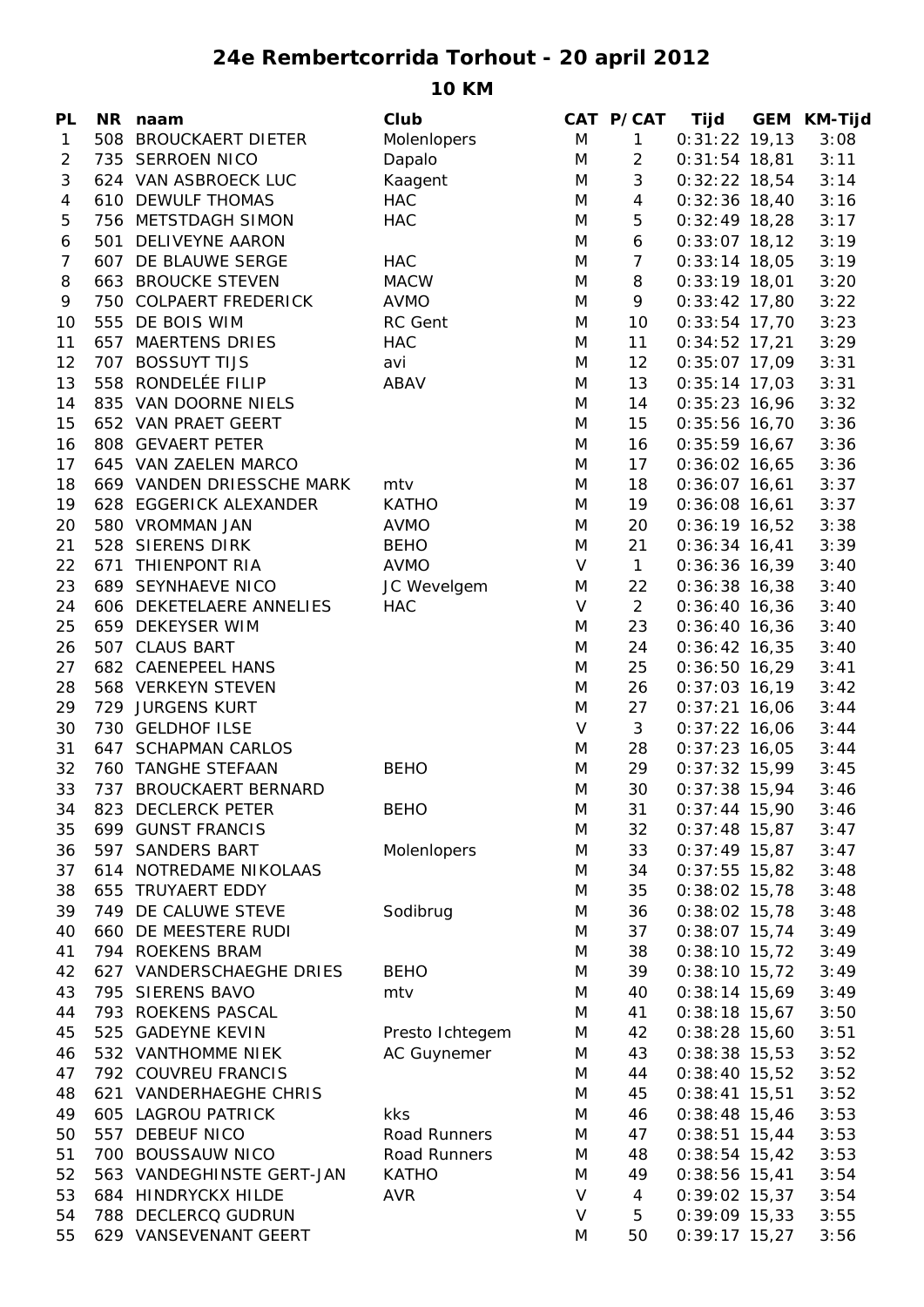| PL  | NR naam                    | Club                  |        | CAT P/CAT       | Tijd            | <b>GEM KM-Tijd</b> |
|-----|----------------------------|-----------------------|--------|-----------------|-----------------|--------------------|
| 56  | 818 BAERT JOHAN            | Molenlopers           | M      | 51              | $0:39:20$ 15,25 | 3:56               |
| 57  | 725 VAN BRUWAENE RUDI      | <b>AVMO</b>           | M      | 52              | $0:39:34$ 15,16 | 3:57               |
| 58  | 759 LUYSSEN MATHIEU        |                       | M      | 53              | $0:39:37$ 15,15 | 3:58               |
| 59  | 646 BOGAERT PIETER-JAN     | Torrac                | M      | 54              | $0:39:47$ 15,08 | 3:59               |
| 60  | 765 VACKIER POL            |                       | M      | 55              | $0:39:50$ 15,06 | 3:59               |
| 61  | 767 VAHEE TOM              | <b>BEHO</b>           | M      | 56              | $0:39:51$ 15,06 | 3:59               |
| 62  | 782 WOSTYN SANDER          |                       | M      | 57              | $0:39:51$ 15,06 | 3:59               |
| 63  | 674 VANNEUVILLE PIETER-JAN | wavetriationteam      | M      | 58              | $0:39:56$ 15,03 | 4:00               |
| 64  | 762 DE LAERE ANNICK        |                       | $\vee$ | 6               | $0:39:59$ 15,01 | 4:00               |
| 65  | 742 CLAEYS ANN-SOFIE       | RC Gent               | V      | $\overline{7}$  | $0:40:01$ 14,99 | 4:00               |
|     | 747 HUBREGHT BART          |                       |        | 59              |                 |                    |
| 66  |                            |                       | M      |                 | $0:40:06$ 14,96 | 4:01               |
| 67  | 814 FIOEN HAROLD           |                       | M      | 60              | $0:40:07$ 14,96 | 4:01               |
| 68  | 618 GELDHOF BENNY          | Torrac                | M      | 61              | $0:40:15$ 14,91 | 4:01               |
| 69  | 768 DEWULF LIEVEN          | <b>BEHO</b>           | M      | 62              | $0:40:22$ 14,86 | 4:02               |
| 70  | 817 KETELS JENS            |                       | M      | 63              | $0:40:24$ 14,85 | 4:02               |
| 71  | 770 PEETERS LUC            | Torrac                | M      | 64              | $0:40:25$ 14,85 | 4:03               |
| 72  | 839 BECU KEVIN             |                       | M      | 65              | $0:40:29$ 14,82 | 4:03               |
| 73  | 604 CHRISTIAENS MICHEL     | daikin running        | M      | 66              | $0:40:32$ 14,80 | 4:03               |
| 74  | 523 VERSCHEURE LEVI        |                       | M      | 67              | $0:40:33$ 14,80 | 4:03               |
| 75  | 503 VANDENBRUWAENE MARC    | Torrac                | M      | 68              | $0:40:36$ 14,78 | 4:04               |
| 76  | 595 VERCAMMEN HANS         | <b>AVR</b>            | M      | 69              | $0:40:37$ 14,77 | 4:04               |
| 77  | 561 COPPENS LINDA          | spiridon aalst        | $\vee$ | 8               | $0:40:40$ 14,75 | 4:04               |
| 78  | 596 VANMULLEN CHRISTOPH    | L <sub>3</sub> A      | M      | 70              | $0:40:40$ 14,75 | 4:04               |
| 79  | 615 RYSMAN JOHAN           | avi                   | M      | 71              | $0:40:53$ 14,68 | 4:05               |
| 80  | 720 BODDIN BRECHT          |                       | M      | 72              | $0:41:00$ 14,63 | 4:06               |
| 81  | 698 STEEN VALERIE          | abm                   | $\vee$ | 9               | $0:41:01$ 14,63 | 4:06               |
| 82  | 722 DE WEERT JOHAN         | Road Runners          | M      | 73              | $0:41:10$ 14,57 | 4:07               |
| 83  | 542 DE RYCKE PHILIPPE      |                       | M      | 74              | $0:41:11$ 14,57 | 4:07               |
| 84  | 728 VAN EYGEN PIETER       | Torrac                | M      | 75              | $0:41:19$ 14,52 | 4:08               |
| 85  | 560 THIEREN DAVID          | wavetriationteam      | M      | 76              | $0:41:29$ 14,46 | 4:09               |
| 86  | 586 INGHELBRECHT ELS       |                       | $\vee$ | 10 <sup>°</sup> | $0:41:35$ 14,43 | 4:10               |
| 87  | 600 MATTHEUS DIRK          | Road Runners          | M      | 77              | $0:41:36$ 14,42 | 4:10               |
| 88  | 675 VERMEERSCH RIK         | gjc                   | M      | 78              | $0:41:38$ 14,41 | 4:10               |
| 89  | 686 VANCOMPERNOLLE HUGO    |                       | M      | 79              | $0:41:39$ 14,41 | 4:10               |
| 90  | 685 VERHAEGE RONNY         | <b>AVMO</b>           | M      | 80              | $0:41:43$ 14,38 | 4:10               |
| 91  | 704 DE BAENE NANCY         | <b>BEHO</b>           | V      | 11              | $0:41:43$ 14,38 |                    |
|     |                            |                       |        |                 |                 | 4:10               |
| 92  | 798 TUTTENS SOPHIE         |                       | V      | 12              | $0:41:51$ 14,34 | 4:11               |
| 93  | 715 OCKET MAARTEN          |                       | M      | 81              | $0:41:56$ 14,31 | 4:12               |
| 94  | 772 GOUWY DAVY             | Torrac                | M      | 82              | $0:42:12$ 14,22 | 4:13               |
| 95  | 719 VANDER MEEREN LIEVIN   | Road Runners          | M      | 83              | $0:42:17$ 14,19 | 4:14               |
| 96  | 840 DISPAS DARIO           |                       | M      | 84              | $0:42:19$ 14,18 | 4:14               |
| 97  | 598 VERMEERSCH KURT        | <b>IVAC</b>           | M      | 85              | $0:42:25$ 14,15 | 4:15               |
| 98  | 613 VERSTRAETE CARLOS      | <b>IVAC</b>           | M      | 86              | $0:42:26$ 14,14 | 4:15               |
| 99  | 807 MUSSEEUW JOLIEN        | AVR                   | V      | 13              | $0:42:29$ 14,12 | 4:15               |
| 100 | 806 FORTRIJ BERT           | <b>MACW</b>           | M      | 87              | $0:42:33$ 14,10 | 4:15               |
| 101 | 811 MUSSEEUW DANNY         | <b>AVR</b>            | M      | 88              | $0:42:38$ 14,07 | 4:16               |
| 102 | 553 AMEYE BENNY            | Torrac                | M      | 89              | $0:42:39$ 14,07 | 4:16               |
| 103 | 692 NOYEZ CHRISTA          | <b>AVRAS Staden</b>   | V      | 14              | $0:42:41$ 14,06 | 4:16               |
| 104 | 732 VERDONCK STEVEN        | <b>Borluutjoggers</b> | M      | 90              | $0:42:42$ 14,05 | 4:16               |
| 105 | 676 GOVAERTS ELKE          |                       | V      | 15              | $0:42:44$ 14,04 | 4:16               |
| 106 | 816 DEGRAVE WOUTER         |                       | M      | 91              | $0:42:45$ 14,04 | 4:16               |
| 107 | 666 DEVLAMINCK LUK         | <b>AVMO</b>           | M      | 92              | $0:42:48$ 14,02 | 4:17               |
| 108 | 518 TALLIR ISABEL          | <b>KATHO</b>          | V      | 16              | $0:42:49$ 14,01 | 4:17               |
| 109 | 752 BRANDT NORBERT         | <b>BEHO</b>           | M      | 93              | $0:42:54$ 13,99 | 4:17               |
| 110 | 673 VANDERSCHAEGHE ROLAND  | <b>BEHO</b>           | M      | 94              | $0:42:56$ 13,98 | 4:18               |
| 111 | 694 DEMOORTELE JOHAN       | Road Runners          | M      | 95              | $0:42:59$ 13,96 | 4:18               |
| 112 | 637 DEVOS DANNY            | Road Runners          | M      | 96              | $0:43:00$ 13,95 | 4:18               |
|     | 113 813 DECLERCK PATRICK   | <b>MACW</b>           | M      | 97              | $0:43:01$ 13,95 | 4:18               |
|     |                            |                       |        |                 |                 |                    |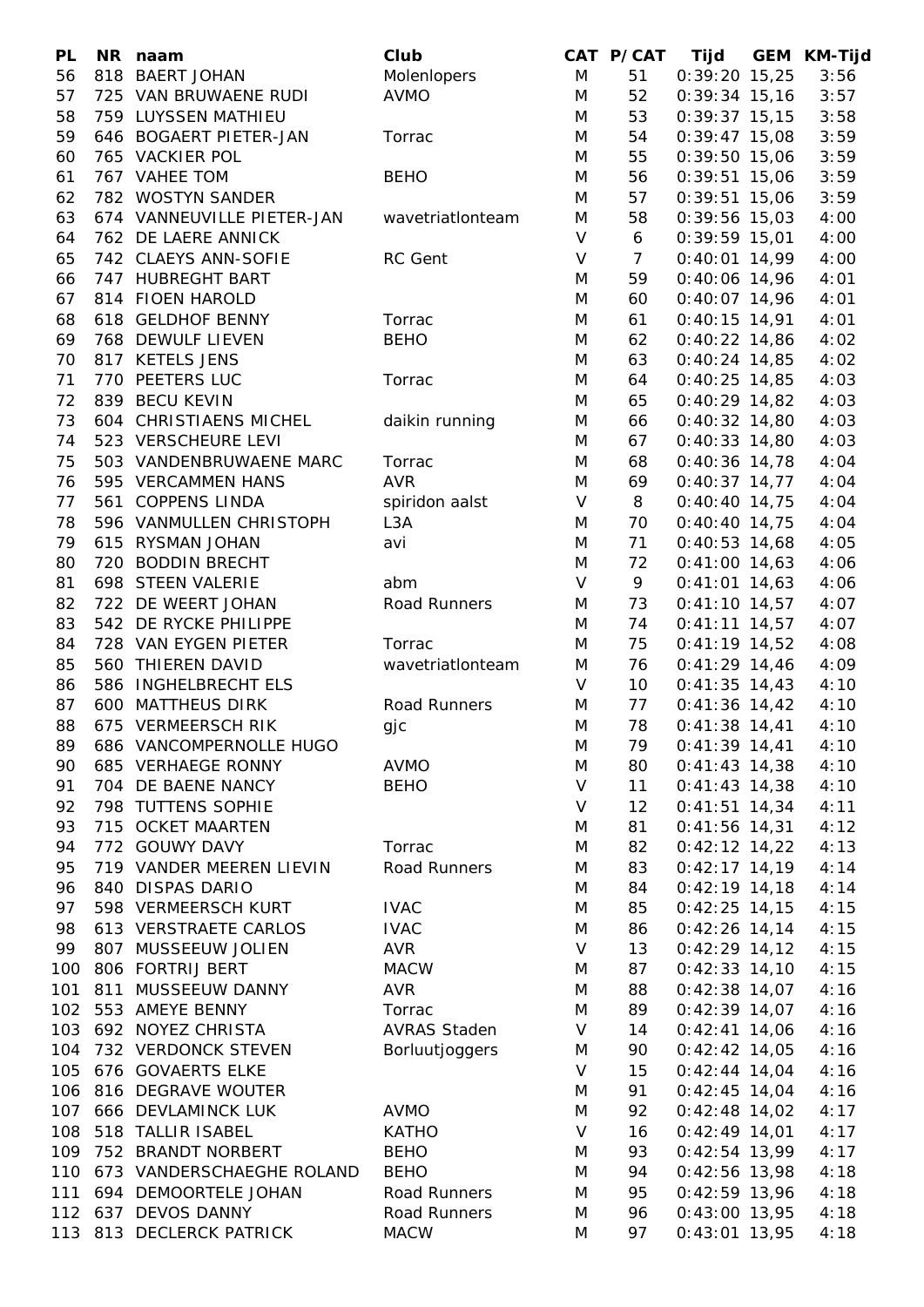| <b>PL</b> |     | NR naam                      | Club                 |        | CAT P/CAT | Tijd            | GEM KM-Tijd |
|-----------|-----|------------------------------|----------------------|--------|-----------|-----------------|-------------|
| 114       |     | 661 SCHEPENS BART            | Torrac               | M      | 98        | $0:43:02$ 13,94 | 4:18        |
| 115       |     | 702 ROGIERS PAUL             | Loop je fit Zedelgem | M      | 99        | $0:43:05$ 13,93 | 4:19        |
| 116       |     | 829 VERSTRAETE DRIES         |                      | M      | 100       | $0:43:07$ 13,92 | 4:19        |
| 117       |     | 836 DANNEELS ELIEN           | <b>BEHO</b>          | $\vee$ | 17        | $0:43:08$ 13,91 | 4:19        |
| 118       |     | 585 TUYTTENS GINO            | jcsa                 | M      | 101       | $0:43:13$ 13,88 | 4:19        |
|           |     | 119 824 VANHEULE MARC        |                      | M      | 102       | $0:43:18$ 13,86 | 4:20        |
| 120       |     | 601 VANDILLE DAVY            |                      | M      | 103       | $0:43:20$ 13,85 | 4:20        |
| 121       |     | 789 ROGIER MARTIN            | Molenlopers          | M      | 104       | $0:43:24$ 13,82 | 4:20        |
| 122       |     | 777 VERLINDE HANS            | <b>BEHO</b>          | M      | 105       | $0:43:29$ 13,80 | 4:21        |
| 123       |     | 754 THEUNINCK AUKE           |                      | M      | 106       | $0:43:30$ 13,79 | 4:21        |
|           |     |                              |                      |        |           |                 |             |
| 124       |     | 541 DEVACHT JAN              |                      | M      | 107       | $0:43:32$ 13,78 | 4:21        |
| 125       |     | 847 WIMME JOERI              |                      | M      | 108       | $0:43:32$ 13,78 | 4:21        |
| 126       |     | 708 VANSTEENKISTE DAVY       |                      | M      | 109       | $0:43:37$ 13,76 | 4:22        |
| 127       |     | 576 DEKEERSMAECKER RUDY      | Flac                 | M      | 110       | $0:43:39$ 13,75 | 4:22        |
| 128       |     | 679 CLAEYS SHARON            | RC Gent              | V      | 18        | $0:43:43$ 13,72 | 4:22        |
| 129       |     | 706 VERMOTE ERIK             |                      | M      | 111       | $0:43:45$ 13,71 | 4:23        |
| 130       |     | 670 MESSIAEN MICHIEL         |                      | M      | 112       | $0:43:49$ 13,69 | 4:23        |
| 131       |     | 588 GOUWY ANDY               | <b>IVAC</b>          | M      | 113       | $0:43:52$ 13,68 | 4:23        |
| 132       |     | 724 VERMOTE NICK             | avi                  | M      | 114       | $0:43:57$ 13,65 | 4:24        |
| 133       |     | 743 VAN HULLE KATRIJN        |                      | $\vee$ | 19        | $0:44:01$ 13,63 | 4:24        |
|           |     | 134 626 VAN DEN BROECK HILDE |                      | V      | 20        | $0:44:05$ 13,61 | 4:25        |
| 135       |     | 758 LONGUEVILLE STEPHANE     |                      | M      | 115       | $0:44:06$ 13,61 | 4:25        |
| 136       |     | 665 BULCKE KATLEEN           | <b>MACW</b>          | V      | 21        | $0:44:20$ 13,53 | 4:26        |
| 137       |     | 781 MESTDAGH DAVID           |                      | M      | 116       | $0:44:20$ 13,53 | 4:26        |
| 138       |     | 842 CARPENTIER MICHEL        | daikin running       | M      | 117       | $0:44:23$ 13,52 | 4:26        |
| 139       |     | 620 DE RUWE FRANK            | Torrac               | M      | 118       | $0:44:23$ 13,52 | 4:26        |
| 140       |     | 687 VANDAELE JORIS           |                      | M      | 119       | $0:44:24$ 13,51 | 4:26        |
| 141       |     | 734 DECLERCK BERT            | Torrac               | M      | 120       | $0:44:28$ 13,49 | 4:27        |
| 142       |     | 592 SIMOEN ANDY              | Torrac               | M      | 121       | $0:44:30$ 13,48 | 4:27        |
| 143       |     | 716 OCKET TOM                |                      | M      | 122       | $0:44:33$ 13,47 | 4:27        |
| 144       |     | 696 CALLENS RITA             | Flac                 | V      | 22        | $0:44:35$ 13,46 | 4:28        |
| 145       |     | 683 STEYAERT LISELOTTE       |                      | $\vee$ | 23        | $0:44:39$ 13,44 | 4:28        |
|           |     | 146 766 VERCRUYSSE TINE      |                      | V      | 24        | $0:44:40$ 13,43 | 4:28        |
|           |     |                              |                      |        |           |                 |             |
|           |     | 147 544 VAN MAELE KRIS       | RT Lauwe             | M      | 123       | $0:44:44$ 13,41 | 4:28        |
| 148       |     | 552 CAPPON LIESBETH          | Road Runners         | V      | 25        | $0:44:47$ 13,40 | 4:29        |
| 149       |     | 594 MATTHEUS PIETER          | <b>HAC</b>           | M      | 124       | $0:44:50$ 13,38 | 4:29        |
| 150       |     | 691 VAN DE WALLE EMILIE      | <b>AVRAS Staden</b>  | V      | 26        | $0:44:52$ 13,37 | 4:29        |
| 151       |     | 826 ROUSSEAU PETER           | <b>TTR Roeselare</b> | M      | 125       | $0:44:57$ 13,35 | 4:30        |
| 152       |     | 745 HAST MARIO               |                      | M      | 126       | $0:44:58$ 13,34 | 4:30        |
| 153       |     | 529 GHYLLEBERT WIM           |                      | M      | 127       | $0:45:01$ 13,33 | 4:30        |
| 154       |     | 587 CALLENS BRAM             |                      | M      | 128       | $0:45:06$ 13,30 | 4:31        |
| 155       |     | 736 KANDE BOUBA              | <b>AVR</b>           | M      | 129       | $0:45:08$ 13,29 | 4:31        |
| 156       |     | 825 DE LAERE LENNART         | <b>KHBO</b>          | M      | 130       | $0:45:11$ 13,28 | 4:31        |
| 157       |     | 567 CARETTE SABINE           | Sodibrug             | V      | 27        | $0:45:13$ 13,27 | 4:31        |
| 158       |     | 603 VANDEPITTE HENNY         |                      | V      | 28        | $0:45:15$ 13,26 | 4:31        |
| 159       | 815 | <b>DECLERCK ROLAND</b>       | Dapalo               | M      | 131       | $0:45:24$ 13,22 | 4:32        |
| 160       |     | 784 BEECKMANS RUDI           | wavetriationteam     | M      | 132       | $0:45:26$ 13,21 | 4:33        |
| 161       | 633 | <b>JANSSENS FRANK</b>        |                      | M      | 133       | $0:45:26$ 13,21 | 4:33        |
| 162       |     | 783 POLLIN DRIES             |                      | M      | 134       | $0:45:33$ 13,17 | 4:33        |
| 163       |     | 540 MUYLLE RIK               | Loop je fit Zedelgem | M      | 135       | $0:45:35$ 13,16 | 4:34        |
| 164       |     | 846 DE BACKER MARNIX         |                      | M      | 136       | $0:45:41$ 13,13 | 4:34        |
| 165       |     | 650 DE KINDER MAGDA          | AC Zele              | V      | 29        | $0:45:43$ 13,12 | 4:34        |
| 166       | 535 | <b>DESCHACHT JAN</b>         | Sodibrug             | M      | 137       | $0:45:50$ 13,09 | 4:35        |
| 167       |     | 640 DECONINCK YOURI          | wavetriationteam     | M      | 138       | $0:45:51$ 13,09 | 4:35        |
| 168       |     | 504 BOFFEL STIJN             | Molenlopers          | M      | 139       | $0:45:53$ 13,08 | 4:35        |
| 169       |     | 748 ROGIERS KATRIEN          |                      | V      | 30        |                 | 4:36        |
|           |     |                              | Dapalo               |        |           | $0:45:56$ 13,06 |             |
| 170       |     | 718 SCHELSTRAETE NICO        | JC Aalter            | M      | 140       | $0:45:57$ 13,06 | 4:36        |
| 171       |     | 773 SPRIET ELKE              | <b>AVMO</b>          | V      | 31        | $0:45:59$ 13,05 | 4:36        |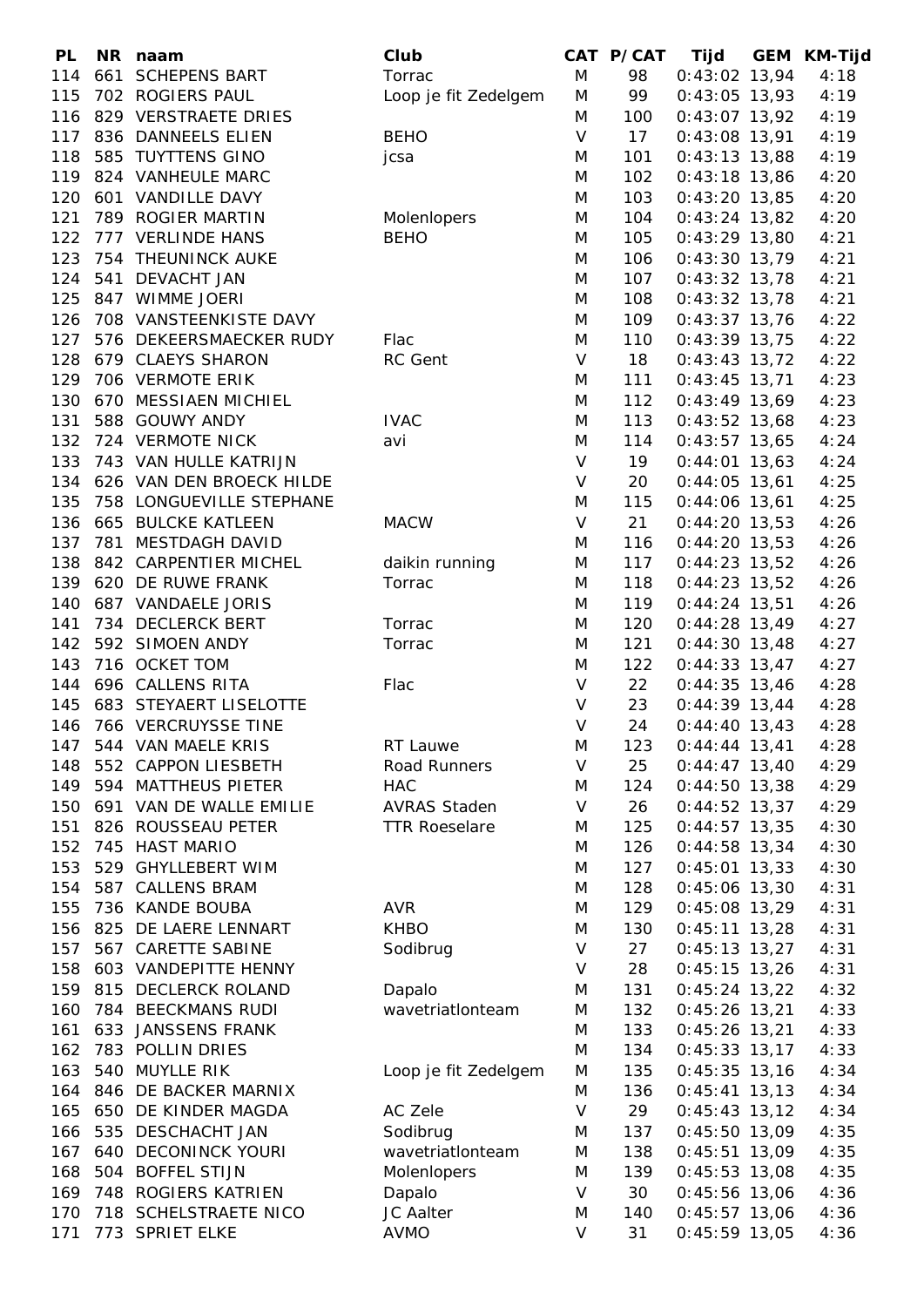| <b>PL</b> | NR naam                                   | Club             |              |     | CAT P/CAT Tijd GEM KM-Tijd |      |
|-----------|-------------------------------------------|------------------|--------------|-----|----------------------------|------|
|           | 172 648 BELAEN JO                         | <b>BEHO</b>      | M            | 141 | $0:46:00$ 13,04            | 4:36 |
| 173       | 841 NOLLET BART                           |                  | M            | 142 | $0:46:06$ 13,02            | 4:37 |
|           | 174 571 GRUYAERT GINO                     | <b>KAVR</b>      | M            | 143 | $0:46:12$ 12,99            | 4:37 |
| 175       | 763 JANSSENS ALAIN                        | <b>BEHO</b>      | M            | 144 | $0:46:15$ 12,97            | 4:38 |
|           | 176 819 VANDEVOORDE KRISTOF               | Gavertrimmers    | M            | 145 | $0:46:22$ 12,94            | 4:38 |
|           | 177 828 TAELMAN FREDERIK                  | Torrac           | M            | 146 | $0:46:23$ 12,94            | 4:38 |
| 178       | 636 NEIRYNCK FREDERIK                     | Torrac           | M            | 147 | $0:46:33$ 12,89            | 4:39 |
| 179       | 690 TIMMERMAN DIDIER                      | <b>BEHO</b>      | M            | 148 | $0:46:37$ 12,87            | 4:40 |
| 180       | 520 VERBRUGGE STEFAN                      | <b>KAVR</b>      | M            | 149 | $0:46:47$ 12,83            | 4:41 |
| 181       | 791 VAN HOUCKE HENDRIK                    |                  | M            | 150 | $0:47:02$ 12,76            | 4:42 |
|           |                                           |                  |              |     |                            |      |
|           | 182 755 WOUTERS JAN                       | <b>BEHO</b>      | M            | 151 | $0:47:05$ 12,74            | 4:43 |
| 183       | 741 HOSTE LUC                             | <b>BEHO</b>      | M            | 152 | $0:47:08$ 12,73            | 4:43 |
| 184       | 831 POLLET STIJN                          |                  | M            | 153 | $0:47:12$ 12,71            | 4:43 |
| 185       | 834 PAPE CHRIS                            |                  | M            | 154 | $0:47:13$ 12,71            | 4:43 |
|           | 186 832 CAPELLE THOMAS                    |                  | M            | 155 | $0:47:14$ 12,70            | 4:43 |
|           | 187 678 DE RYCK JONATHAN wavetriationteam |                  | M            | 156 | $0:47:14$ 12,70            | 4:43 |
|           | 188 634 NEYSKENS GUIDO                    | <b>BEHO</b>      | M            | 157 | $0:47:16$ 12,69            | 4:44 |
|           | 189 570 DE MEULENAERE DANICK              | <b>KHBO</b>      | M            | 158 | $0:47:16$ 12,69            | 4:44 |
| 190       | 797 VAN HOUTTE DIRK                       |                  | M            | 159 | $0:47:19$ 12,68            | 4:44 |
| 191       | 641 VAN BRUGGHE SABINE                    |                  | V            | 32  | $0:47:21$ 12,67            | 4:44 |
|           | 192 849 MOOYAERT NICO                     |                  | M            | 160 | $0:47:23$ 12,66            | 4:44 |
|           | 193 625 HAELEMEERSCH RIK                  |                  | M            | 161 | $0:47:31$ 12,63            | 4:45 |
|           | 194 790 VAN DEN BERGHE SANDRA             |                  | V            | 33  | $0:47:38$ 12,60            | 4:46 |
| 195       | 776 DECALUWE CHANTAL                      | <b>MACW</b>      | $\mathsf{V}$ | 34  | $0:47:45$ 12,57            | 4:46 |
|           | 196 812 DEMAEGHT WIM                      |                  | M            | 162 | $0:47:48$ 12,55            | 4:47 |
|           | 197 779 LOGIER THIERRY                    | <b>MACW</b>      | M            | 163 | $0:47:48$ 12,55            | 4:47 |
| 198       | 848 VANTHOURNOUT BRAM                     |                  | M            | 164 | $0:47:49$ 12,55            | 4:47 |
|           | 199 664 FERRET LUC                        |                  | M            | 165 | $0:47:54$ 12,53            | 4:47 |
| 200       | 774 VALKENBORGE DANNY                     |                  | M            | 166 | $0:47:58$ 12,51            | 4:48 |
| 201       | 566 DASSONVILLE THIBAULT                  |                  | M            | 167 | $0:47:59$ 12,50            | 4:48 |
|           | 202 609 MERLEVEDE PIETER                  |                  | M            | 168 | $0:48:00$ 12,50            | 4:48 |
|           | 203 502 PISVIN JEAN-MARIE                 |                  | M            | 169 | $0:48:02$ 12,49            | 4:48 |
|           | 204 658 CLYBOUW CARINE                    |                  | $\vee$       | 35  | $0:48:03$ 12,49            |      |
|           |                                           |                  |              |     |                            | 4:48 |
|           | 205 780 MALFAIT GUIRAULT                  |                  | M            |     | 170  0:48:08  12,47        | 4:49 |
| 206       | 786 ALLEMAN LISA                          | <b>KHBO</b>      | V            | 36  | $0:48:08$ 12,47            | 4:49 |
| 207       | 577 DECOSTER PATRICK                      | Flac             | M            | 171 | $0:48:09$ 12,46            | 4:49 |
| 208       | 680 VANDENBERGHE ANDREA                   | <b>IVAC</b>      | $\vee$       | 37  | $0:48:09$ 12,46            | 4:49 |
| 209       | 787 VANWALLEGHEM CHARLOTTE                | HAC              | V            | 38  | $0:48:12$ 12,45            | 4:49 |
| 210       | 733 BERGEZ JAN                            | <b>BEHO</b>      | M            | 172 | $0:48:15$ 12,44            | 4:50 |
| 211       | 505 WERKBROUCK JEROEN                     | <b>KATHO</b>     | M            | 173 | $0:48:25$ 12,39            | 4:50 |
|           | 212 651 VANDECASTEELE MANU                | wavetriationteam | M            | 174 | $0:48:28$ 12,38            | 4:51 |
| 213       | 612 JAQUES HANS                           | Torrac           | M            | 175 | $0:48:39$ 12,33            | 4:52 |
|           | 214 654 MAERTENS VALERIE                  |                  | $\vee$       | 39  | $0:48:40$ 12,33            | 4:52 |
|           | 215 574 MUSSCHOOT SOFIE                   | <b>KATHO</b>     | $\vee$       | 40  | $0:48:47$ 12,30            | 4:53 |
| 216       | 769 MUSSCHOOT ELLEN                       |                  | V            | 41  | $0:48:47$ 12,30            | 4:53 |
| 217       | 608 BRINCKMAN NICK                        |                  | M            | 176 | $0:48:51$ 12,28            | 4:53 |
| 218       | 510 VAN HOUTTE CHRISTINE                  | Borluutjoggers   | V            | 42  | $0:48:53$ 12,27            | 4:53 |
|           | 219 556 COLPAERT CRIS                     | Torrac           | M            | 177 | $0:48:55$ 12,27            | 4:54 |
| 220       | 738 KEIRSE LIEVE                          | <b>BEHO</b>      | $\vee$       | 43  | $0:48:56$ 12,26            | 4:54 |
| 221       | 727 GUIDEE CHRISTIAAN                     |                  | M            | 178 | $0:48:57$ 12,26            | 4:54 |
| 222       | 593 MAERTENS VEERLE                       | <b>IVAC</b>      | V            | 44  | $0:48:57$ 12,26            | 4:54 |
| 223       | 519 VERBEKE SABINE                        |                  | V            | 45  | $0:49:03$ 12,23            | 4:54 |
| 224       | 746 VANDENDRIESSCHE GEERT                 |                  | M            | 179 | $0:49:07$ 12,22            | 4:55 |
| 225       | 726 KINT EDWIN                            | <b>AVMO</b>      | M            | 180 | $0:49:10$ 12,20            | 4:55 |
| 226       | 512 DASSONVILLE HENRI                     |                  | M            | 181 | $0:49:17$ 12,17            | 4:56 |
| 227       | 526 CALLEWAERT GERDI                      | <b>HAC</b>       | M            | 182 | $0:49:25$ 12,14            | 4:57 |
|           |                                           |                  |              |     |                            |      |
| 228       | 579 STEVENS BART                          |                  | M            | 183 | $0:49:29$ 12,13            | 4:57 |
| 229       | 711 VERBEERST TOMMY                       | <b>KHBO</b>      | M            | 184 | $0:49:31$ 12,12            | 4:57 |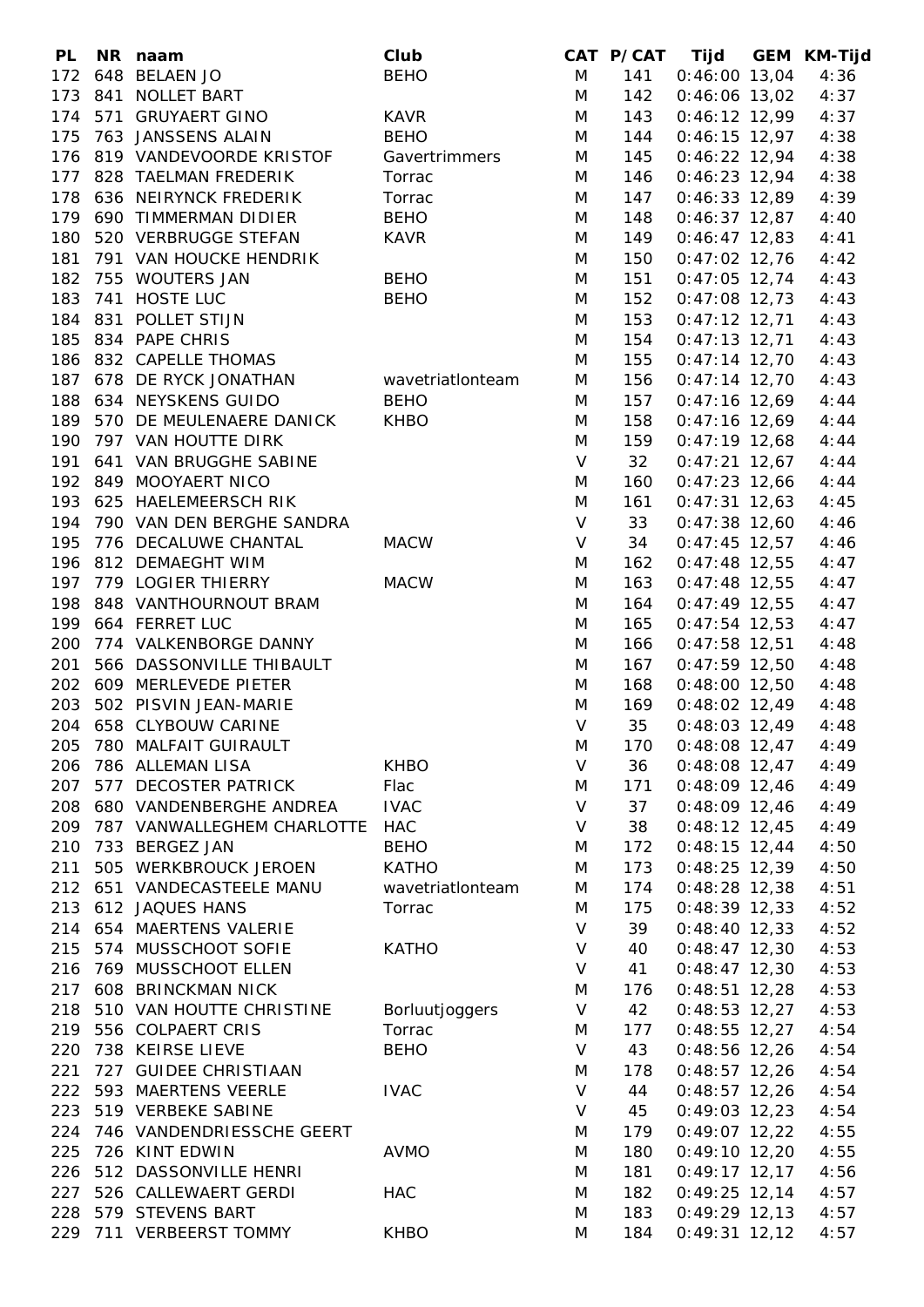| PL  |     | NR naam                   | Club                 |         | CAT P/CAT | Tijd            | <b>GEM KM-Tijd</b> |
|-----|-----|---------------------------|----------------------|---------|-----------|-----------------|--------------------|
| 230 |     | 714 GOUWY THOMAS          |                      | M       | 185       | $0:49:31$ 12,12 | 4:57               |
| 231 |     | 583 VANDEPOELE BART       | Torrac               | M       | 186       | $0:49:31$ 12,12 | 4:57               |
| 232 |     | 821 PUYPE NOEL            | Torrac               | M       | 187       | $0:49:42$ 12,07 | 4:58               |
| 233 |     | 764 HAECK BERTRAND        | <b>BEHO</b>          | M       | 188       | $0:49:44$ 12,06 | 4:58               |
| 234 |     | 643 RAEDT VERONIQUE       |                      | $\vee$  | 46        | $0:49:46$ 12,06 | 4:59               |
| 235 |     | 668 DENDAUW KATHLEEN      | Flac                 | $\sf V$ | 47        | $0:49:57$ 12,01 | 5:00               |
| 236 |     | 830 VANDERWEYDEN JOS      |                      | M       | 189       | $0:49:58$ 12,01 | 5:00               |
| 237 |     | 630 COUDRON CARLA         | Torrac               | $\vee$  | 48        | $0:50:08$ 11,97 | 5:01               |
| 238 |     | 582 GRÉGOIR KOEN          |                      | M       | 190       | $0:50:12$ 11,95 | 5:01               |
| 239 |     | 534 VAN RILLAER ANDRÉ     |                      | M       | 191       | $0:50:21$ 11,92 | 5:02               |
| 240 |     | 810 HOUVENAGHEL MATHIEU   |                      |         | 192       |                 |                    |
|     |     |                           |                      | M       |           | $0:50:29$ 11,89 | 5:03               |
| 241 |     | 809 LEUREGANS LOUIS       |                      | M       | 193       | $0:50:30$ 11,88 | 5:03               |
| 242 |     | 822 DELAEY JOHNNY         | Torrac               | M       | 194       | $0:50:47$ 11,81 | 5:05               |
| 243 |     | 717 FORTRIJ LOWIE         | <b>MACW</b>          | M       | 195       | $0:50:55$ 11,78 | 5:06               |
| 244 |     | 744 BAERT JURGEN          |                      | M       | 196       | $0:51:04$ 11,75 | 5:06               |
| 245 |     | 348 VERHOEGEN WIEBE       |                      | M       | 197       | $0:51:06$ 11,74 | 5:07               |
| 246 |     | 662 CAUWELS DORINE        | <b>BEHO</b>          | $\vee$  | 49        | $0:51:38$ 11,62 | 5:10               |
| 247 |     | 516 TESSE VEERLE          | <b>KATHO</b>         | V       | 50        | $0:51:39$ 11,62 | 5:10               |
| 248 |     | 622 DUCLOS ANNE           | Sodibrug             | $\vee$  | 51        | $0:52:14$ 11,49 | 5:13               |
| 249 |     | 820 HOUVENAEGHEL ALAIN    | Molenlopers          | M       | 198       | $0:52:14$ 11,49 | 5:13               |
| 250 |     | 524 CASIER JACQUES        |                      | M       | 199       | $0:52:17$ 11,48 | 5:14               |
| 251 |     | 562 MELIS MARIANN         | Torrac               | $\vee$  | 52        | $0:52:23$ 11,45 | 5:14               |
| 252 |     | 843 DEFRUYT RONALD        | Loop je fit Zedelgem | M       | 200       | $0:52:25$ 11,45 | 5:15               |
| 253 |     | 611 COUVREUR SABRINA      | Loop je fit Zedelgem | V       | 53        | $0:52:27$ 11,44 | 5:15               |
| 254 |     | 799 DEFOOR JOFFREY        | Sodibrug             | M       | 201       | $0:52:40$ 11,39 | 5:16               |
| 255 | 721 | <b>DEVOS WIM</b>          | Torrac               | M       | 202       | $0:52:41$ 11,39 | 5:16               |
| 256 |     | 804 DECLOEDT JOHAN        |                      | M       | 203       | $0:52:49$ 11,36 | 5:17               |
| 257 |     | 803 DECLOEDT MICHIEL      |                      | M       | 204       | $0:52:49$ 11,36 | 5:17               |
| 258 |     | 635 WYDOOGHE DIDIER       |                      | M       | 205       | $0:52:55$ 11,34 | 5:17               |
| 259 | 775 | <b>CREVITS SANDRA</b>     | Presto               | $\vee$  | 54        | $0:53:39$ 11,18 | 5:22               |
| 260 |     | 509 DE BOOSER JAN         | Borluutjoggers       | M       | 206       | $0:53:49$ 11,15 | 5:23               |
| 261 |     | 739 DE BRUYNE ELS         | <b>BEHO</b>          | $\vee$  | 55        | $0:53:56$ 11,12 | 5:24               |
| 262 |     | 740 LANDUYT FLOR          | <b>BEHO</b>          | M       | 207       | $0:53:56$ 11,12 | 5:24               |
|     |     | 263 549 DAENINCK MARLEEN  | RC Gent              | V       | 56        | $0:54:21$ 11,04 | 5:26               |
|     |     | 264 550 DE WOLF LUT       | RC Gent              | $\vee$  | 57        | $0:54:24$ 11,03 | 5:26               |
| 265 |     | 589 WYDOOGHE MICHELINE    |                      | $\vee$  | 58        | $0:54:42$ 10,97 | 5:28               |
| 266 |     | 672 VANDERBEKE DIRK       | <b>AVMO</b>          | M       | 208       | $0:54:47$ 10,95 | 5:29               |
|     |     | 267 639 JANSSENS KATHLEEN | ABAV                 | $\vee$  | 59        | $0:54:55$ 10,93 | 5:30               |
|     |     |                           |                      | V       |           | $0:55:01$ 10,91 |                    |
| 268 |     | 569 VERMANDEL YVETTE      | <b>BEHO</b>          |         | 60        |                 | 5:30               |
| 269 |     | 653 VAN THOMME NIEK       |                      | M       | 209       | $0:55:13$ 10,87 | 5:31               |
| 270 |     | 785 VANDENBUSSCHE JOKE    | wavetriationteam     | $\vee$  | 61        | $0:55:19$ 10,85 | 5:32               |
| 271 |     | 731 DAVID DANNY           |                      | M       | 210       | $0:55:38$ 10,78 | 5:34               |
| 272 |     | 599 GUNST WIM             |                      | M       | 211       | $0:55:51$ 10,74 | 5:35               |
| 273 |     | 761 VERMEIR LURGARD       |                      | $\vee$  | 62        | $0:55:55$ 10,73 | 5:35               |
| 274 |     | 656 WILLEKENS LIESBET     | <b>AVR</b>           | V       | 63        | $0:55:57$ 10,72 | 5:36               |
| 275 |     | 667 EGGERMONT AGNES       | <b>AVR</b>           | $\sf V$ | 64        | $0:55:57$ 10,72 | 5:36               |
| 276 |     | 527 VANSTEENKISTE DINKA   |                      | $\vee$  | 65        | $0:55:59$ 10,72 | 5:36               |
| 277 |     | 805 DESENDER EDWARD       |                      | M       | 212       | $0:56:03$ 10,70 | 5:36               |
| 278 |     | 539 VANTHOURNOUT MARIAN   | Loop je fit Zedelgem | $\vee$  | 66        | $0:56:07$ 10,69 | 5:37               |
|     |     | 279 602 CALLEWAERT INGRID | <b>AVR</b>           | V       | 67        | $0:56:11$ 10,68 | 5:37               |
| 280 |     | 850 CHRISTIAENS GHISLAIN  |                      | M       | 213       | $0:56:19$ 10,65 | 5:38               |
| 281 |     | 833 TESSIER LISELOTTE     |                      | $\vee$  | 68        | $0:56:23$ 10,64 | 5:38               |
| 282 |     | 584 FLORÉ DONALD          |                      | M       | 214       | $0:56:28$ 10,63 | 5:39               |
| 283 |     | 697 VERSTRAETE FERNAND    | <b>KATHO</b>         | M       | 215       | $0:56:58$ 10,53 | 5:42               |
| 284 |     | 778 DECOUTERE WERNER      | <b>MACW</b>          | M       | 216       | $0:57:13$ 10,49 | 5:43               |
| 285 |     | 693 BAEKELAND GERARD      | Torrac               | M       | 217       | $0:57:35$ 10,42 | 5:46               |
| 286 |     | 751 ROTTY SEPPE           |                      | M       | 218       | $0:57:42$ 10,40 | 5:46               |
| 287 |     | 619 ROTTY WIM             |                      | M       | 219       | $0:57:42$ 10,40 | 5:46               |